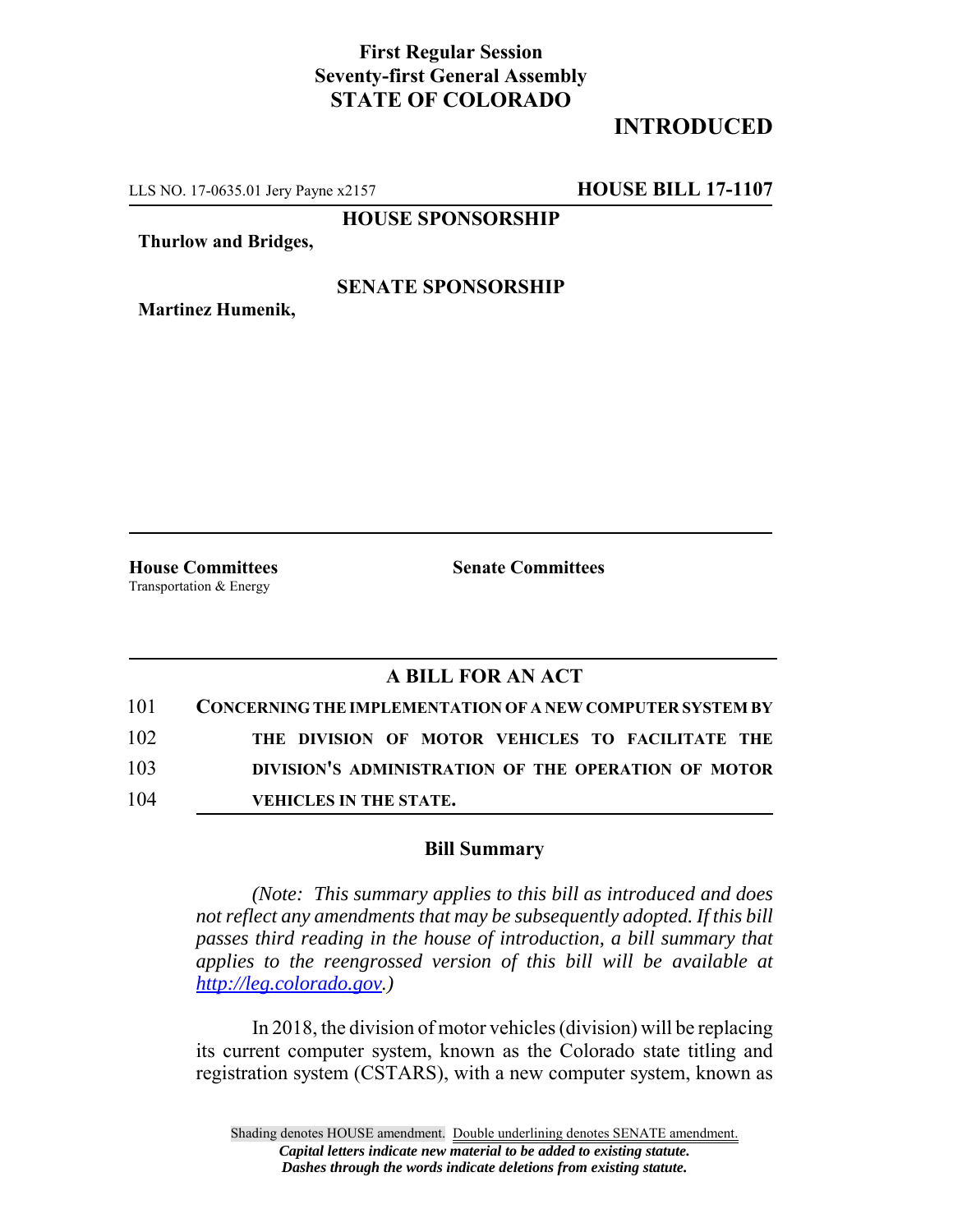Colorado driver's license, record, identification, and vehicle enterprise solution ( Colorado DRIVES). Several sections of the bill amend the statutes to replace CSTARS with Colorado DRIVES, including renaming the account associated with these programs.

Currently, the statutes create a CSTARS advisory committee. **Section 4** of the bill replaces the current advisory committee with a Colorado DRIVES county governance committee, which consists of the following 9 members:

- ! Two authorized agents (county clerks) from a category I or category II county;
- ! Two authorized agents from a category III or category IV county;
- ! Two authorized agents from a category V or category VI county;
- ! Two employees of the department of revenue; and
- ! One employee of the governor's office of information technology.

The committee's duties are to:

- Approve the annual operation budget proposal;
- ! Fix the time when and place where meetings are held; and
- ! Establish subcommittees and working groups to report to the committee.

Currently, county clerks and recorders are designated the "authorized agents" of the department of revenue for vehicle titling and registration. The motor vehicle statutes use the phrase "county clerk and recorder", and the equivalent in Denver and Broomfield, interchangeably with the phrase "authorized agent". Several sections of the bill define the term "authorized agent" and replace the occurrences of "county clerk and recorder" with "authorized agent" to make the usage consistent.

**Section 2** of the bill authorizes the division to share driver's license and identification card images with the driver licensing agency of any other state.

**Section 3** clarifies that the authorized agent is responsible for title and registration documents until verified by the division, and the division is responsible for the documents digitally stored by the division.

Current law excepts some classes of identification cards from expiring in the same manner as most cards, which is after 5 years.

**Sections 5 and 6** authorize county clerks to transfer money collected from motor vehicle transactions to the division via electronic funds transfer.

Finally, several sections of the bill repeal obsolete provisions.

1 *Be it enacted by the General Assembly of the State of Colorado:*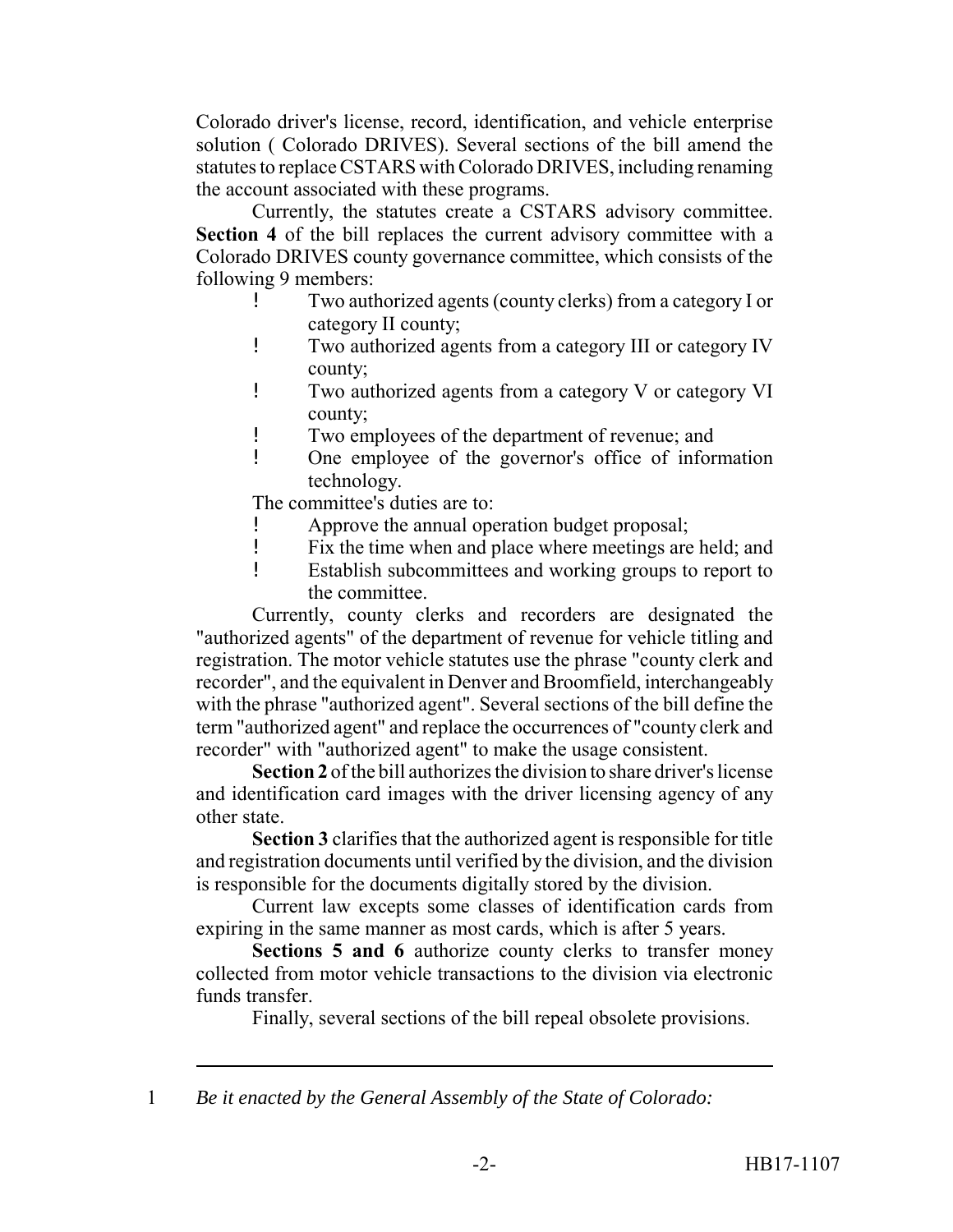- **SECTION 1.** In Colorado Revised Statutes, 42-1-102, **amend** (5); and **add** (16.5) and (47.3) as follows:
- **42-1-102. Definitions.** As used in articles 1 to 4 of this title, unless the context otherwise requires:

 (5) "Authorized agent" means the officer of a county or city and county designated by law to issue annual registrations of vehicles and to 7 collect any registration or license fee imposed thereon by law COUNTY CLERK AND RECORDER IN EACH COUNTY IN THE STATE OF COLORADO, THE CLERK AND RECORDER IN THE CITY AND COUNTY OF BROOMFIELD, AND THE MANAGER OF REVENUE OR SUCH OTHER OFFICIAL OF THE CITY AND COUNTY OF DENVER AS MAY BE APPOINTED BY THE MAYOR TO PERFORM FUNCTIONS RELATED TO THE REGISTRATION OF, TITLING OF, OR FILING OF LIENS ON MOTOR VEHICLES, WHEELED TRAILERS, SEMITRAILERS, TRAILER COACHES, SPECIAL MOBILE MACHINERY, OFF-HIGHWAY VEHICLES, AND MANUFACTURED HOMES.

 (16.5) "COLORADO DRIVES" IS AN ACRONYM THAT STANDS FOR "COLORADO DRIVER'S LICENSE, RECORD, IDENTIFICATION, AND VEHICLE ENTERPRISE SOLUTION" AND MEANS THE DRIVER AND VEHICLE SERVICES INFORMATION TECHNOLOGY SYSTEM THAT THE DEPARTMENT USES TO PROVIDE DRIVER, IDENTIFICATION, AND VEHICLE TITLE AND REGISTRATION SERVICES TO COLORADO RESIDENTS.

22 (47.3) "LAST-KNOWN ADDRESS" MEANS:

 (a) FOR NOTIFICATIONS REGARDING MOTOR VEHICLES, THE MOST RECENT MAILING ADDRESS PROVIDED ON A VEHICLE REGISTRATION OR VEHICLE REGISTRATION MAILING ADDRESS CHANGE NOTIFICATION PROVIDED IN ACCORDANCE WITH SECTION 42-3-113 OR THE CORRECTED ADDRESS AS REPORTED BY AN ADDRESS CORRECTION SERVICE LICENSED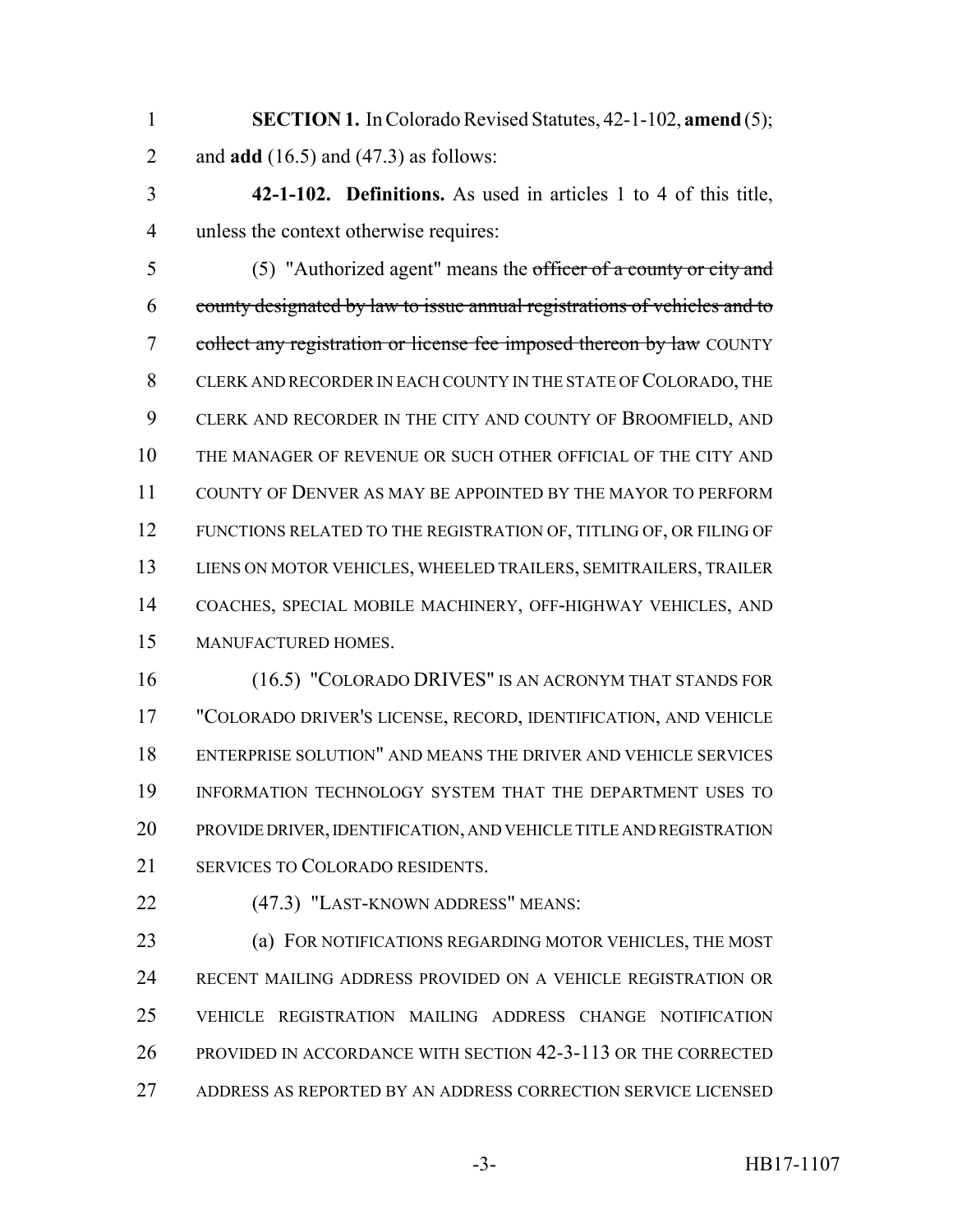1 BY THE UNITED STATES POSTAL SERVICE;

 (b) FOR NOTIFICATIONS REGARDING DRIVING PRIVILEGES, DRIVER'S LICENSES, OR IDENTIFICATION CARDS WHEN THERE IS A DRIVER'S LICENSE OR IDENTIFICATION CARD ON FILE WITH THE DEPARTMENT, THE MOST RECENT OF EITHER:

 (I) THE MAILING ADDRESS PROVIDED BY AN APPLICANT FOR A DRIVER'S LICENSE OR IDENTIFICATION CARD;

 (II) THE MAILING ADDRESS STATED ON AN ADDRESS CHANGE NOTIFICATION PROVIDED TO THE DEPARTMENT PURSUANT TO SUBSECTION (1) OF THIS SECTION; OR

 (III) THE CORRECTED ADDRESS AS REPORTED BY AN ADDRESS 12 CORRECTION SERVICE LICENSED BY THE UNITED STATES POSTAL SERVICE; (c) FOR NOTIFICATIONS REGARDING DRIVING PRIVILEGES OR IDENTIFICATION CARDS WHEN THERE IS NO DRIVER'S LICENSE OR IDENTIFICATION CARD ON FILE WITH THE DEPARTMENT, THE MOST RECENT ADDRESS SHOWN ON ANY OTHER RECORD ON FILE WITH THE DEPARTMENT PURSUANT TO THIS ARTICLE 1 AND AS MAY BE CORRECTED BY AN ADDRESS CORRECTION SERVICE LICENSED BY THE UNITED STATES POSTAL SERVICE. **SECTION 2.** In Colorado Revised Statutes, 42-1-206, **add**

20  $(3.5)(e)$  as follows:

 **42-1-206. Records open to inspection - furnishing of copies - rules.** (3.5) (e) NOTWITHSTANDING SUBSECTION (3.5)(a) OF THIS SECTION 23 OR PART 3 OF ARTICLE 72 OF TITLE 24, THE DEPARTMENT MAY TRANSMIT THE DRIVER OR CARDHOLDER IMAGE FROM ITS DRIVER'S LICENSE AND IDENTIFICATION CARD RECORDS TO THE DRIVER LICENSING AGENCY OF ANY OTHER STATE FOR THE PURPOSES OF IDENTIFYING DRIVER'S LICENSE APPLICANTS AND VIOLATORS.THE DEPARTMENT MAY PROMULGATE RULES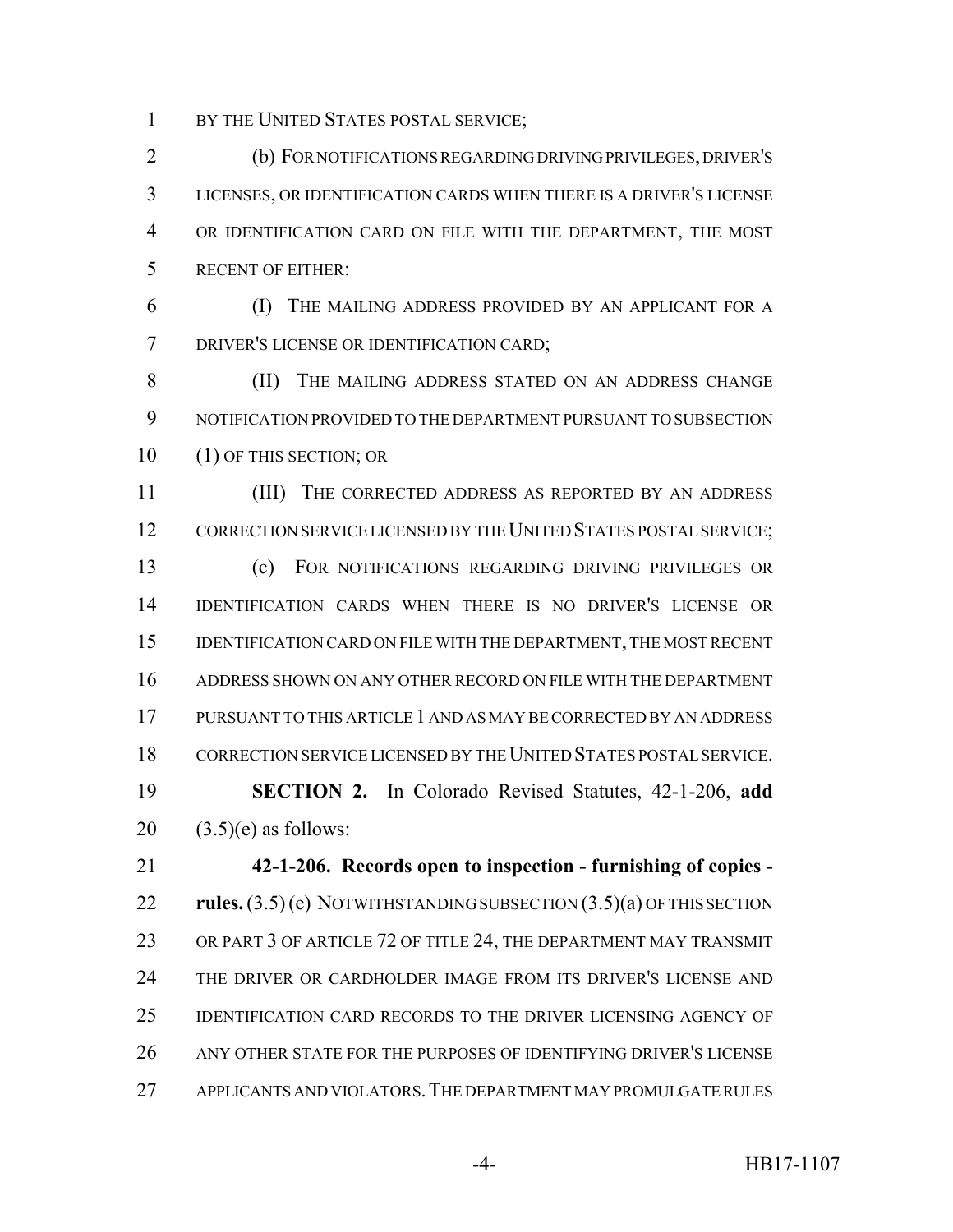1 TO IMPLEMENT THIS PROVISION.

2 **SECTION 3.** In Colorado Revised Statutes, 42-1-210, **amend** (1); 3 and **add** (3) as follows:

4 **42-1-210. Authorized agents - legislative declaration - fee.** 5 (1) (a) (I) The county clerk and recorder in each county in the state of 6 Colorado, the clerk and recorder in the city and county of Broomfield, 7 and, in the city and county of Denver, the manager of revenue or such 8 other official of the city and county of Denver as may be appointed by the 9 mayor to perform functions related to the registration of motor vehicles 10 AUTHORIZED AGENTS are hereby designated as the authorized agents of 11 the department, UNDER DIRECTION OF THE EXECUTIVE DIRECTOR OF THE 12 DEPARTMENT, for the administration of the provisions of articles  $3$  and  $6$ 13 1, 3, 4, 6, AND 12 of this title AND RULES ADOPTED UNDER THOSE ARTICLES 14 relating to registrations of motor vehicles in such counties and THE 15 PERFORMANCE OF THEIR DUTIES; for the enforcement of the provisions of 16 section 42-6-139 relating to the registering and titling of motor vehicles; 17 in such counties; and for the enforcement of the provisions of section 18 38-29-120 C.R.S., relating to the titling of manufactured homes.

19 (II) but any such AN authorized agent in a county has the power  $20$  to MAY appoint and employ such motor vehicle registration and license 21 clerks as are actually necessary in the issuance of motor vehicle licenses 22 and shall MAY retain for the purpose of defraying such expenses, 23 including mailing, a sum equal to four dollars per paid motor vehicle 24 registration and registration requiring a metallic LICENSE plate OR plates; 25 individual temporary registration number plates; or A validation tab,  $\sigma$ 26 sticker, DECAL, OR CERTIFICATE as provided in section SECTIONS 42-3-201 27 AND 42-3-203. This fee of four dollars shall apply APPLIES to every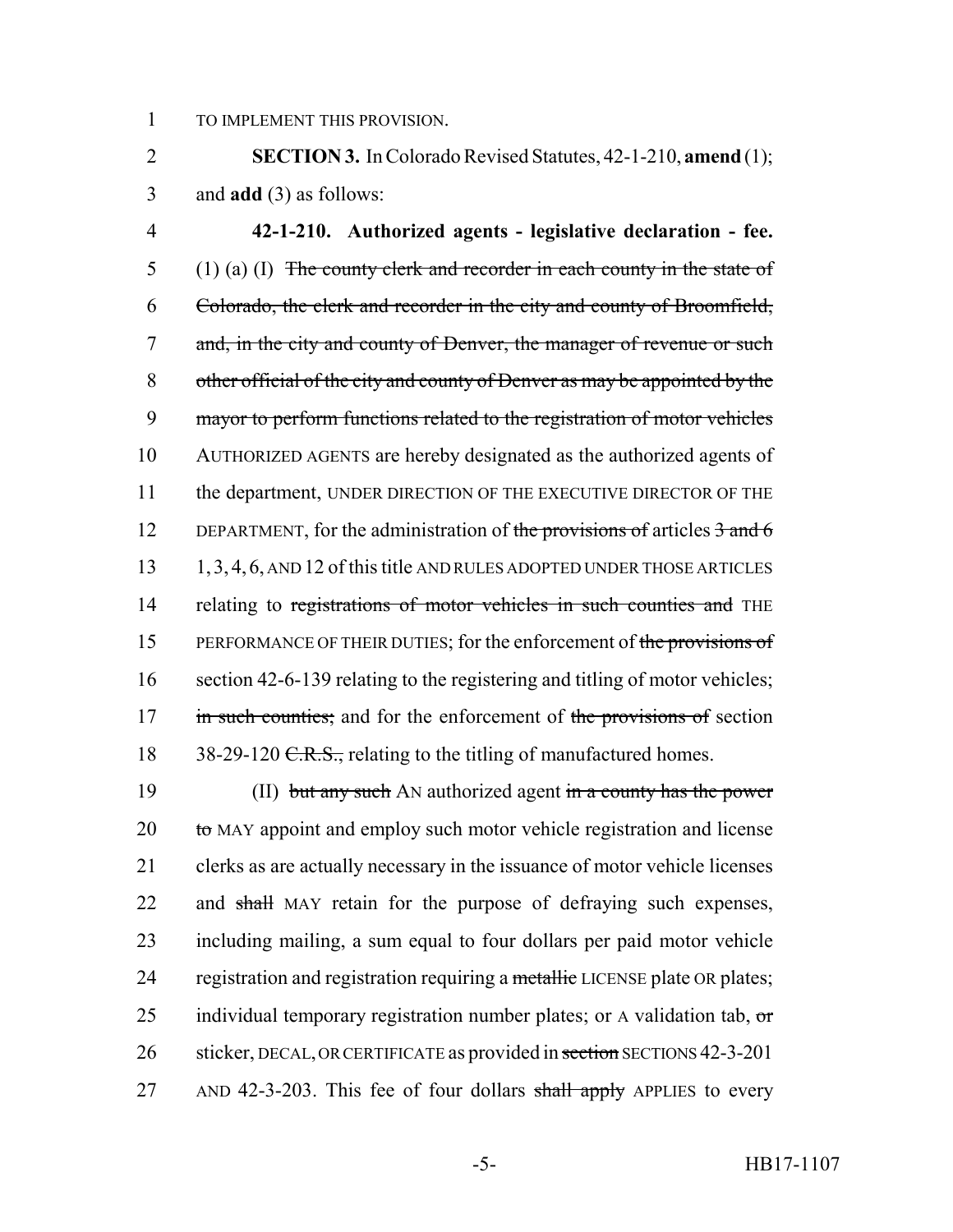1 registration of a motor vehicle that is designed primarily to be operated 2 or drawn on any highway of this state, except such MOTOR vehicles as 3 THAT are specifically exempted from payment of any registration fee by 4 the provisions of article 3 of this title TITLE 42, and shall be IS REQUIRED 5 in addition to the annual registration fee prescribed by law for such A 6 MOTOR vehicle. The fee of four dollars, when collected by the 7 department, shall be credited to the same fund as registration fees 8 collected by the department. The county clerk and recorders, the clerk and 9 recorder in the city and county of Broomfield, and the manager of 10 revenue or such other official of the city and county of Denver as may be 11 appointed by the mayor to perform functions related to the registration of 12 motor vehicles in the city and county of Denver so designated as the 13 authorized agents of the department, as provided in this section, shall 14 serve as such Authorized agents SERVE under the provisions of this part 15 2 without additional remuneration or fees, except as otherwise provided 16 in articles 1 to 6 of this title TITLE 42.

17 (b) The fee established by paragraph  $(a)$  of this subsection  $(1)$  SUBSECTION (1)(a) OF THIS SECTION does not apply to a shipping and handling fee for the mailing of a license plate, INDIVIDUAL TEMPORARY REGISTRATION NUMBER PLATE AND CERTIFICATE, DECAL, OR VALIDATION TAB OR STICKER pursuant to section 42-3-105 (1)(a).

 (3) (a) AN AUTHORIZED AGENT IS RESPONSIBLE FOR THE PRESERVATION OF TITLE AND REGISTRATION PAPERWORK PROCESSED IN THE AGENT'S OFFICE UNTIL EACH DOCUMENT HAS BEEN CONVERTED TO A DIGITAL IMAGE AND VERIFIED BY THE DEPARTMENT.

26 (b) THE DEPARTMENT IS RESPONSIBLE FOR THE PRESERVATION OF 27 TITLE AND REGISTRATION PAPERWORK DIGITALLY STORED IN COLORADO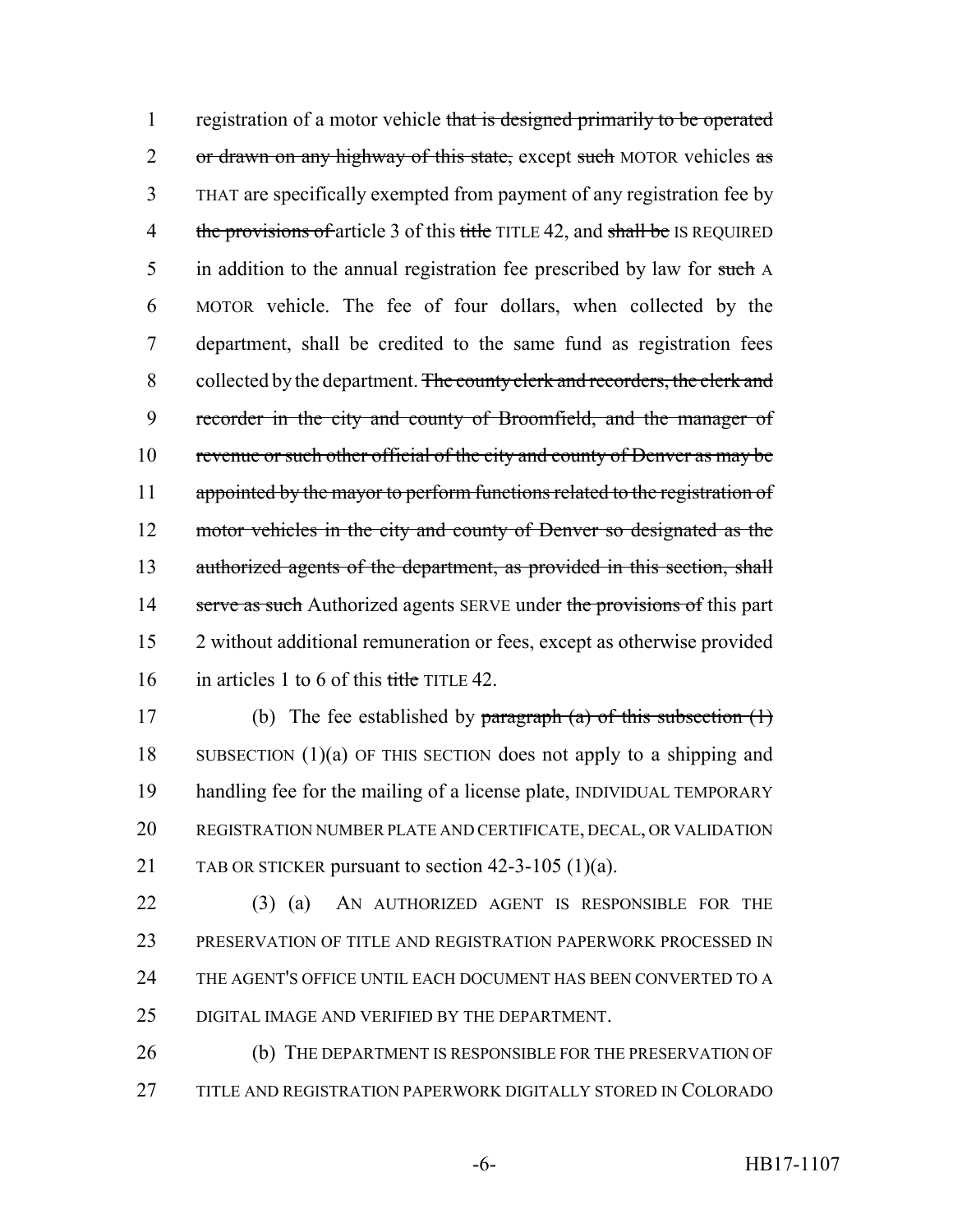1 DRIVES.

 **SECTION 4.** In Colorado Revised Statutes, 42-1-211, **amend** (1), (1.9)(b), (2), and (4)(a); **repeal** (1.5), (1.7), (3), (5), and (6); **add** (4)(c) and (4)(d); and **recreate and reenact, with amendments,** (4)(b) as 5 follows:

6 **42-1-211. Driver's license, record, identification, and vehicle** 7 **enterprise solution.** (1) The department is hereby authorized to 8 coordinate the management of a statewide distributive data processing 9 system, which shall be known REFERRED TO as the Colorado state titling 10 and registration system. This system is to DRIVES. THE DEPARTMENT 11 SHALL provide the necessary data processing equipment HARDWARE, 12 software, and support and training to

13 (a) aid the authorized agents of the department in processing 14 motor vehicle registration and title documents; and IN THE PERFORMANCE 15 OF THEIR DUTIES.

16 (b) Establish, operate, and maintain a telecommunications 17 network that provides access from the offices of county clerk and 18 recorders and the clerk and recorder in the city and county of Broomfield 19 to the master list of registered electors maintained pursuant to sections 20 1-2-301 and 1-2-302, C.R.S., for those county clerks and recorders that 21 do not yet have access to the master list on the internet pursuant to section 22 1-2-301 (4)(b), C.R.S. Subject to annual appropriation, the department of 23 state shall reimburse the department of revenue for the reasonable direct 24 and indirect costs of providing such service. The department of revenue 25 and the department of state shall enter into a memorandum of 26 understanding that establishes the method of calculating and verifying 27 such costs and that provides for a proportionate reduction in charges as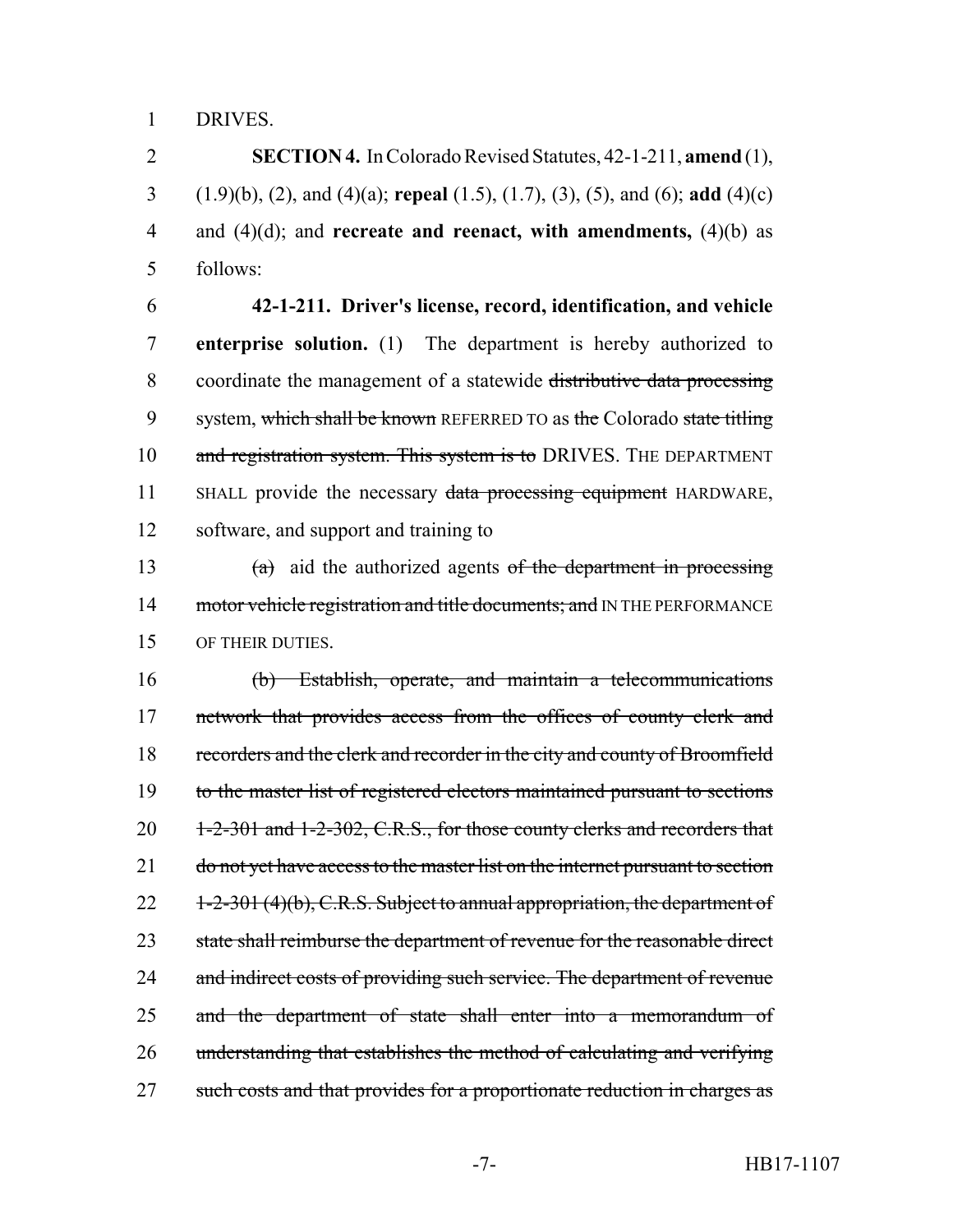1 counties terminate their use of the distributive data processing system and 2 begin accessing the master list on the internet pursuant to section 1-2-301 3 (4)(b), C.R.S. The memorandum of understanding may also allow the 4 department of revenue to access the master list on the internet subject to 5 reimbursement as may be agreed by the two departments.

6 (1.5) (a) In accordance with the requirements of section  $1-2-302$ 7 (6), C.R.S., the department of revenue and the department of state shall allow for the exchange of information on residence addresses, signatures, and party affiliation between the systems used by the department of revenue, the master list of registered electors maintained by the department of state, and, no later than January 1, 2006, the computerized 12 statewide voter registration list created in section 1-2-301 (1), C.R.S., for the purpose of updating information in these systems.

14 (b) For purposes of this section, the systems used by the 15 department of revenue shall include, but not be limited to, the Colorado 16 state titling and registration system, the driver's license database, the 17 motor vehicle registration database, the motorist insurance database, and 18 the state income tax information systems.

19 (c) The executive director of the department of revenue, as the 20 official responsible for the division of motor vehicles, shall enter into an 21 agreement with the federal commissioner of social security for the 22 purpose of verifying applicable information in accordance with the 23 requirements of section  $303 \text{ (a)}(5)(B)(ii)$  of the federal "Help America 24 Vote Act of 2002", Pub.L. 107-252.

25 (1.7) No later than July 1, 2011, the department of revenue shall 26 make available on the department's official website a link to the secretary 27 of state's official website, whereby a person may change his or her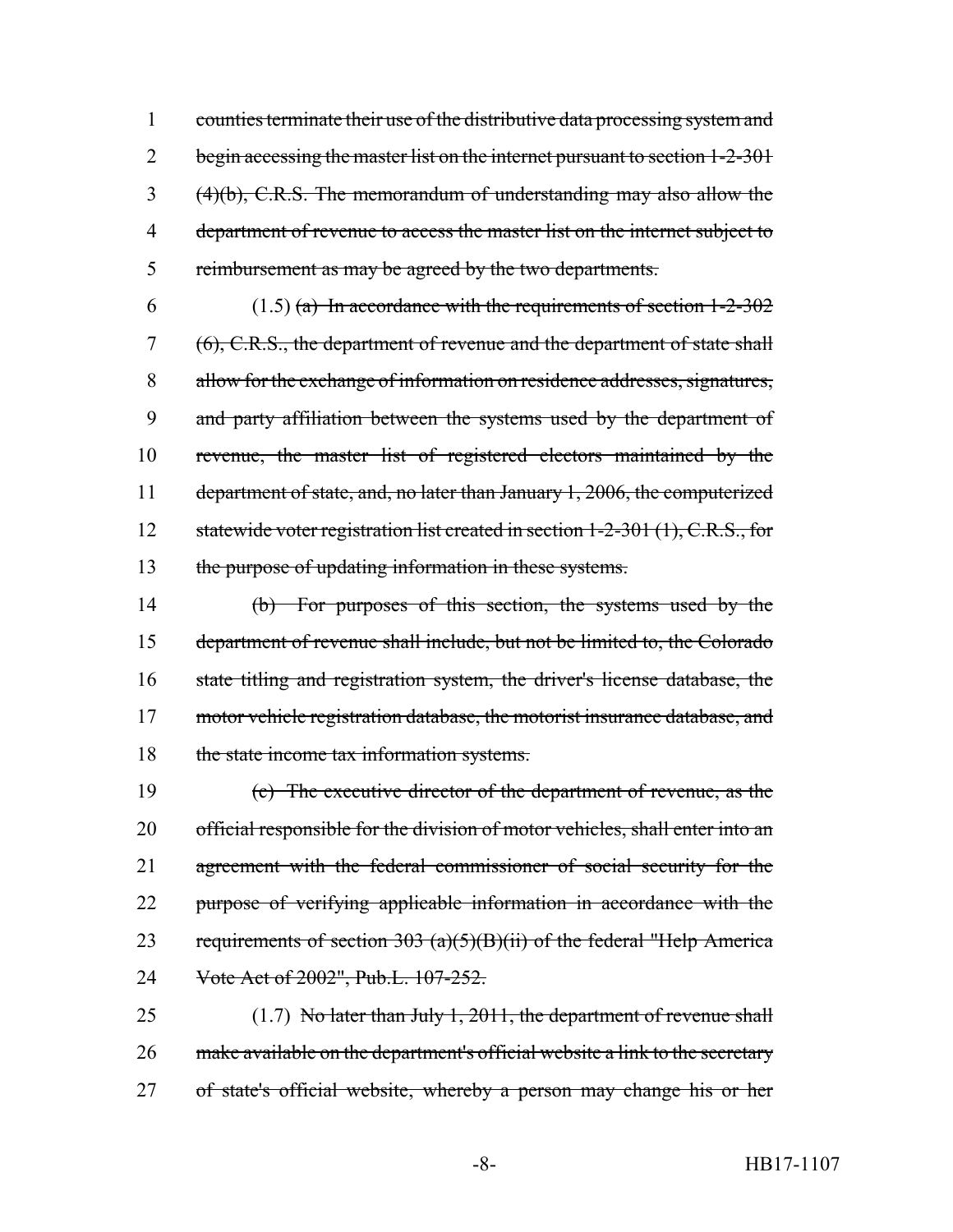1 address information on file with the secretary of state for voter 2 registration purposes.

 (1.9) (b) For purposes of this subsection (1.9), "systems used by 4 the department of revenue" means but is not limited to, the Colorado state titling and registration system, the driver's license database, and the motor vehicle registration database COLORADO DRIVES.

7 (2) There is hereby created the Colorado state titling and 8 registration DRIVES VEHICLE SERVICES account in the highway users tax 9 fund for the purpose of providing funds for the development and 10 operation of the Colorado state titling and registration system COLORADO 11 DRIVES, including operations performed under article ARTICLES 3, 4, 6, 12 7, AND 12 of this title 42 and to cover the costs of administration and 13 enforcement of the motorist insurance identification database program 14 created in section 42-7-604. Moneys MONEY received from the fees 15 imposed by section 38-29-138 (1), (2), (4), and (5),  $C.R.S.,$  and sections 16  $42-1-206$  (2)(a), 42-3-107 (22), 42-3-213 (1)(b)(IV), 42-6-137 (1), (2), 17 (4), (5), and (6), and 42-3-304 (18)(d), as well as any moneys MONEY 18 received through gifts, grants, and donations to the account from private 19 or public sources for the purposes of this section, shall be credited by the 20 state treasurer to the Colorado state titling and registration DRIVES 21 VEHICLE SERVICES account. The general assembly shall appropriate 22 annually the moneys MONEY in the Colorado state titling and registration 23 account for the purposes of this subsection (2). If any unexpended and 24 unencumbered moneys remain MONEY REMAINS in the account at the end 25 of a fiscal year, the balance remains in the fund and is not transferred to 26 the general fund or any other fund.

27 (3) The department is hereby authorized to transfer moneys not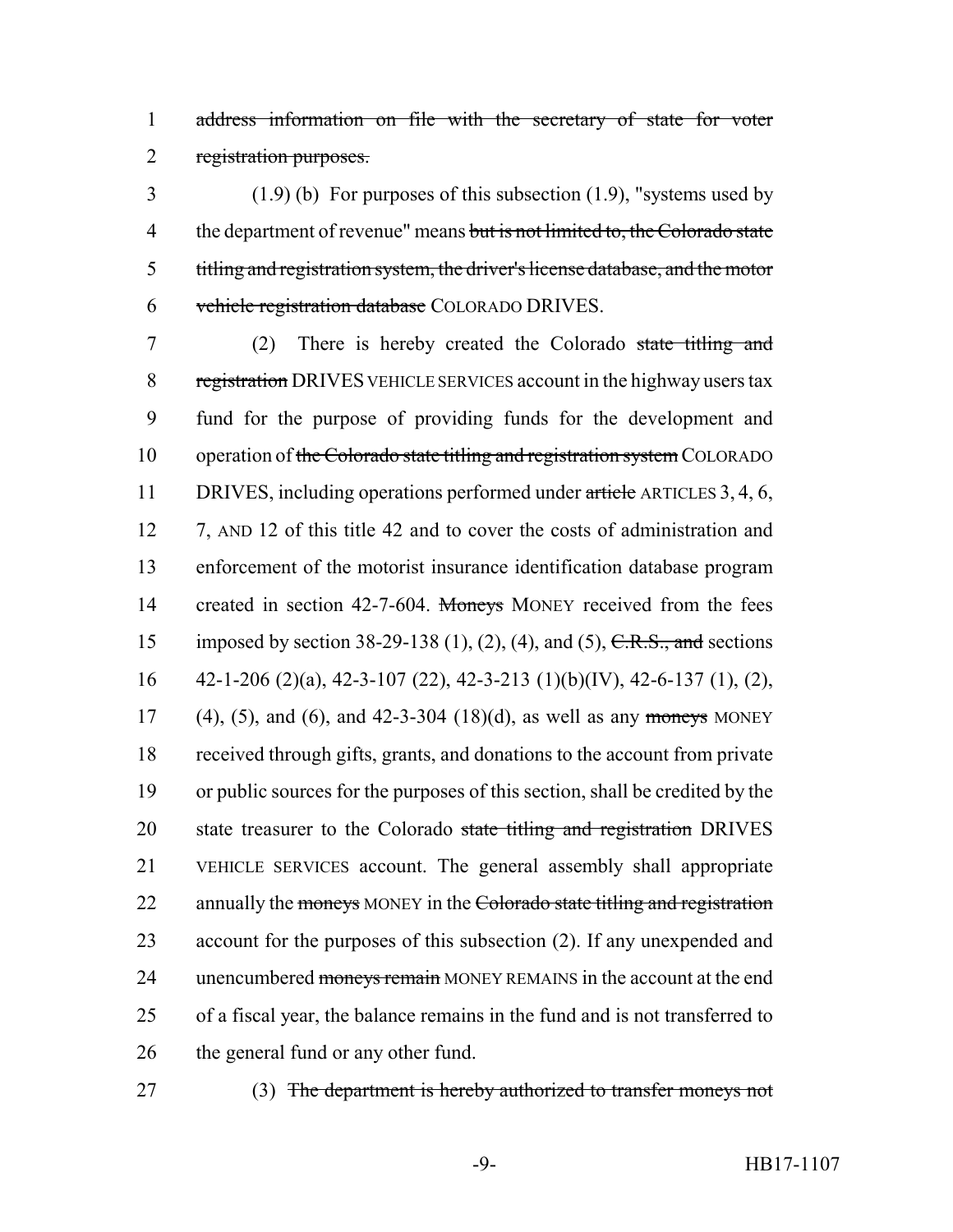otherwise expended from funds appropriated to the department for the fiscal year commencing July 1, 1983, to the special purpose account. Any moneys transferred shall be remitted back to the department after sufficient moneys have accrued in the special purpose account. The sum transferred shall not exceed the amount authorized to be appropriated from such special purpose account for the fiscal year commencing July  $7 \frac{1,1983}{.}$ 

8 (4) (a) There is hereby created the Colorado state titling and 9 registration system advisory DRIVES COUNTY GOVERNANCE committee. 10 comprised of seven authorized agents who must be county clerk and 11 recorders, the clerk and recorder in the city and county of Broomfield, or 12 the manager of revenue for the city and county of Denver or such other 13 official of the city and county of Denver as may be appointed by the 14 mayor to perform functions related to the registration of motor vehicles, 15 and shall be appointed by the executive director of the department. The 16 committee shall THE COMMITTEE CONSISTS OF THE FOLLOWING NINE 17 MEMBERS:

18 (I) Assist in the development of annual operational plans and budget proposals regarding the Colorado state titling and registration 20 system and the special purpose account; SIX AUTHORIZED AGENTS APPOINTED BY THE EXECUTIVE DIRECTOR OF THE DEPARTMENT OF REVENUE BASED ON RECOMMENDATIONS OF AN ASSOCIATION REPRESENTING AUTHORIZED AGENTS, WHICH AGENTS HAVE THE FOLLOWING QUALIFICATIONS:

25 (A) TWO AUTHORIZED AGENTS FROM A CATEGORY I OR CATEGORY 26 II COUNTY AS ESTABLISHED IN SECTION  $30-2-102$  (1)(a) AND (1)(b);

27 (B) TWO AUTHORIZED AGENTS FROM A CATEGORY III OR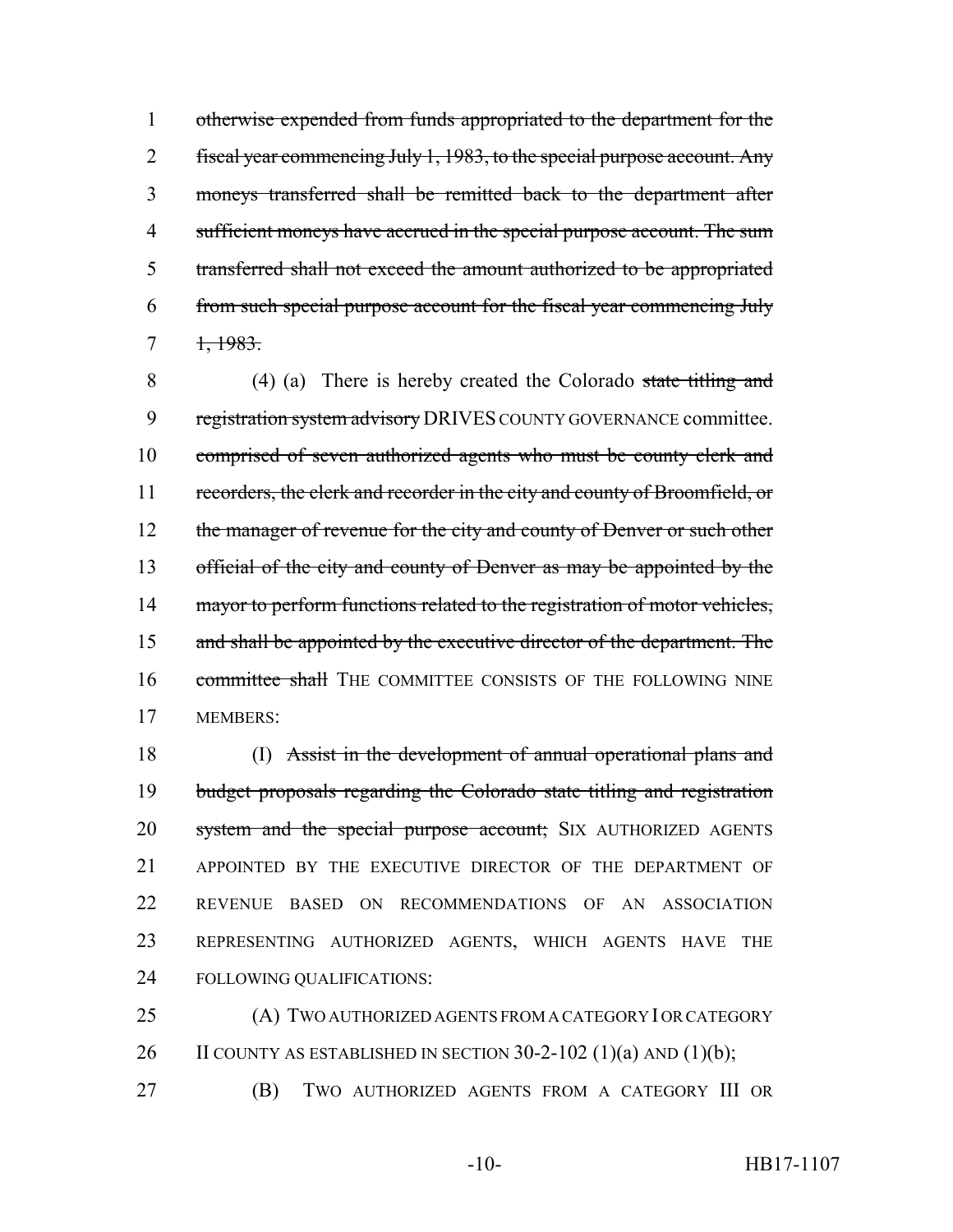CATEGORY IV COUNTY AS ESTABLISHED IN SECTION 30-2-102 (1)(c) AND 2  $(1)(d)$ ;

 (C) TWO AUTHORIZED AGENTS FROM A CATEGORY V OR CATEGORY VI COUNTY AS ESTABLISHED IN SECTION 30-2-102 (1)(e) AND 5  $(1)(f)$ ;

 (II) Give final approval of all plans for the development and operation of the Colorado state titling and registration system and the annual budget and any supplemental budget requests funded by the 9 special purpose account; and TWO EMPLOYEES OF THE DEPARTMENT OF REVENUE, APPOINTED BY THE EXECUTIVE DIRECTOR OF THE DEPARTMENT OF REVENUE; AND

 (III) Make presentations with the department to the appropriate legislative committees regarding the use of funds in the special purpose 14 account. ONE EMPLOYEE OF THE GOVERNOR'S OFFICE OF INFORMATION TECHNOLOGY WHO IS FAMILIAR WITH THE DIVISION OF MOTOR VEHICLE SYSTEMS AND PROCESS AND WHO IS APPOINTED BY THE EXECUTIVE DIRECTOR OF THE GOVERNOR'S OFFICE OF INFORMATION AND TECHNOLOGY.

19 (b) NOTWITHSTANDING SUBSECTIONS  $(4)(a)(I)(A)$  TO  $(4)(a)(I)(C)$  OF THIS SECTION, THE EXECUTIVE DIRECTOR OF THE DEPARTMENT OF REVENUE MAY APPOINT, AT THE DISCRETION OF THE EXECUTIVE DIRECTOR, 22 AN AUTHORIZED AGENT TO REPRESENT A CATEGORY OF COUNTY THAT THE AUTHORIZED AGENT IS NOT FROM IF AN AUTHORIZED AGENT FROM THAT CATEGORY OF COUNTY IS NOT RECOMMENDED OR AVAILABLE FOR APPOINTMENT OR FOR OTHER REASONS AS DETERMINED BY THE EXECUTIVE DIRECTOR.

(c) AN ACT OF THE COMMITTEE IS VOID UNLESS A MAJORITY OF THE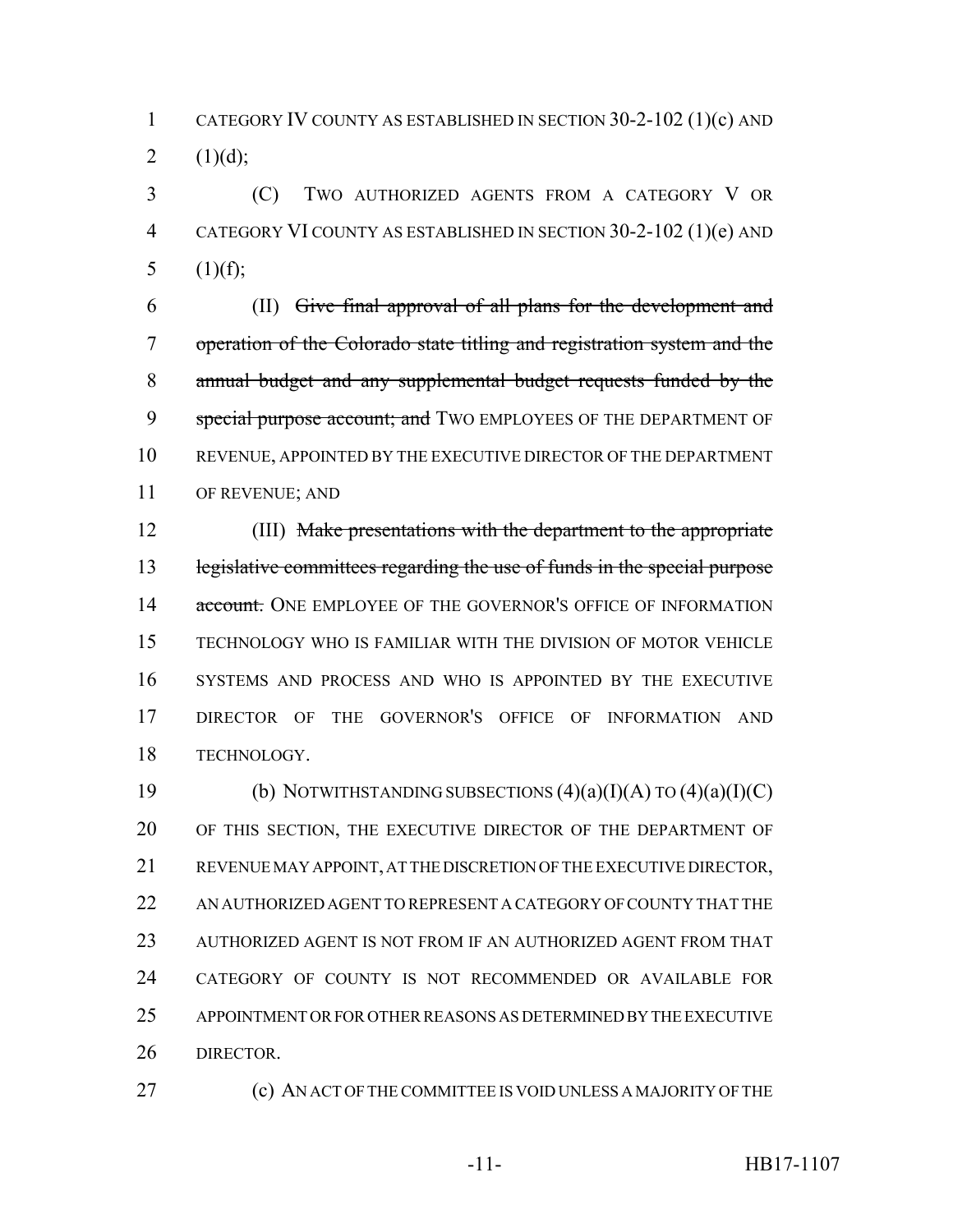APPOINTED MEMBERS HAS VOTED IN FAVOR OF THE ACT. 2 (d) THE COMMITTEE HAS THE FOLLOWING POWERS AND DUTIES: (I) TO APPROVE THE ANNUAL OPERATION BUDGET PROPOSAL FOR THE APPROPRIATIONS FOR THE FOLLOWING CATEGORIES OF COLORADO DRIVES: (A) PERSONAL SERVICES; (B) OPERATING EXPENSES; (C) COUNTY OFFICE ASSET MAINTENANCE; AND **(D) COUNTY OFFICE IMPROVEMENTS; (II)** TO FIX THE TIME WHEN AND PLACE WHERE MEETINGS ARE HELD; AND (III) TO ESTABLISH SUBCOMMITTEES AND WORKING GROUPS TO 13 REPORT TO THE COMMITTEE. (5) The department and the authorized agents' advisory committee shall develop procedures and provide a formula for the reimbursement of expenditures made by any county that has a data processing system for the registration and titling of motor vehicles. Such reimbursement shall not commence until July 1, 1984, and shall not exceed an amount that would 19 be required to establish and maintain such system as if it were a component of the Colorado state titling and registration system established pursuant to this section. 22 (6) After July 1, 1983, all counties, except those operating data 23 processing systems for motor vehicle registration and titling on such date 24 or having a data processing system on such date which will be operational for such registration and titling purposes by January 1, 1984, shall utilize 26 the data processing system established pursuant to this section. **SECTION 5.** In Colorado Revised Statutes, **amend** 42-1-213 as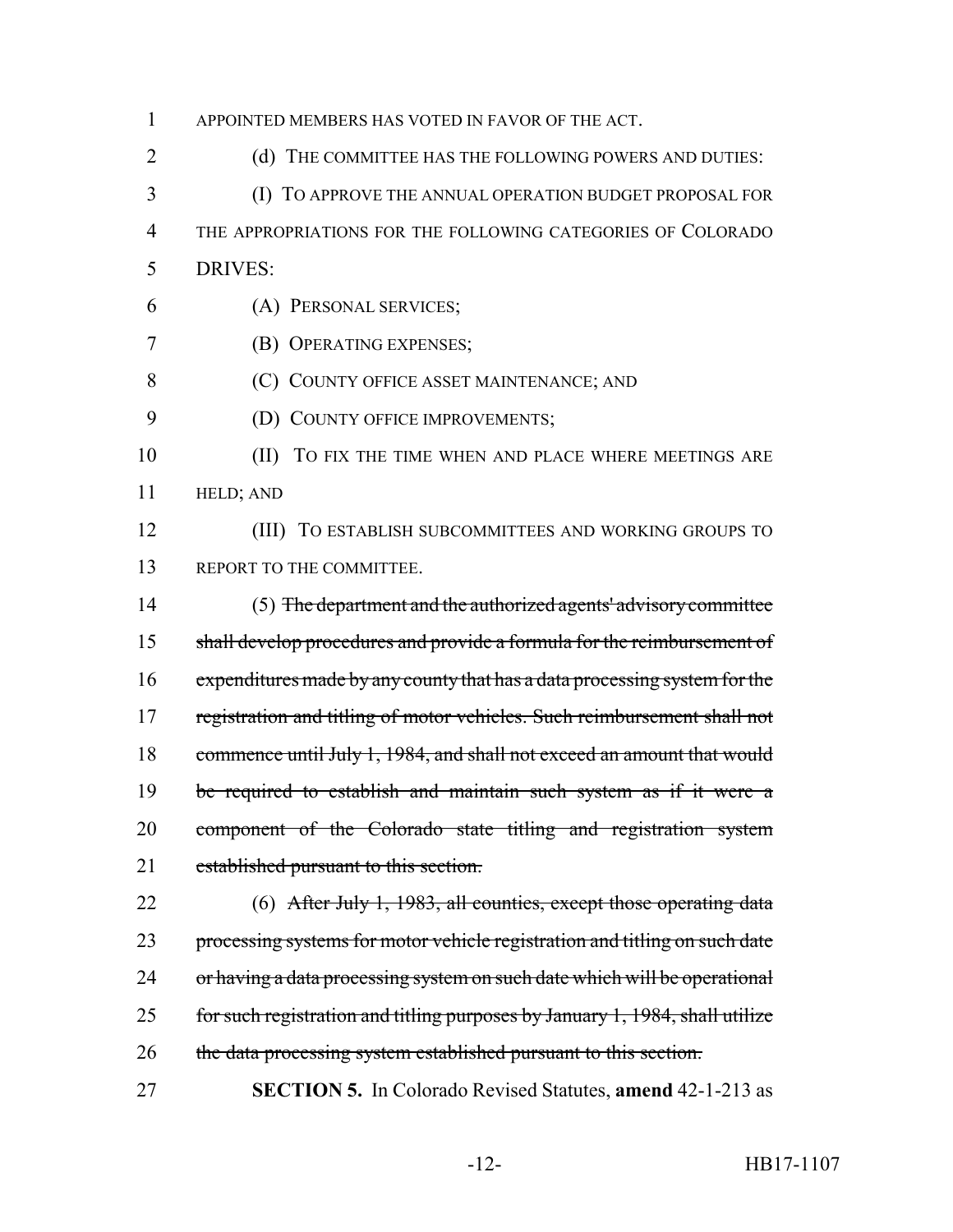1 follows:

2 **42-1-213. Commission of authorized agents.** County clerk and 3 recorders, and the manager of revenue in the city and county of Denver 4 or such other official of the city and county of Denver as may be 5 appointed by the mayor to perform functions related to the registration of 6 motor vehicles, are authorized to AUTHORIZED AGENTS MAY retain fifty 7 cents out of the moneys MONEY collected by them on each TRANSACTION 8 THAT COLLECTS specific ownership tax, which fifty cents shall be ARE the 9 only fee allowed county clerk and recorders, and the manager of revenue 10 in the city and county of Denver or such other official of the city and 11 county of Denver as may be appointed by the mayor to perform functions 12 related to the registration of motor vehicles, AUTHORIZED AGENTS for 13 collecting specific ownership taxes and issuing receipts. therefor. In 14 counties of the fifth class, the sums so retained by the county clerk and 15 recorder shall be used in defraying AUTHORIZED AGENT SHALL USE THE 16 RETAINED FUNDS TO DEFRAY the necessary expenses in connection with 17 the collection and administration of specific ownership taxes as directed 18 by articles 1 to 4 of this title, but the manager of revenue in the city and 19 county of Denver or such other official of the city and county of Denver 20 as may be appointed by the mayor to perform functions related to the 21 registration of motor vehicles and the county clerk and recorders TITLE 22 42. AUTHORIZED AGENTS in all other counties above the fifth class shall 23 deposit in the general fund of said city and county, or of said county, all 24 such sums so retained under this section. and the necessary costs of said 25 collection and administration shall be paid by regular warrant of said city 26 and county, or county, upon voucher duly submitted and approved. 27 **SECTION 6.** In Colorado Revised Statutes, **amend** 42-1-214 as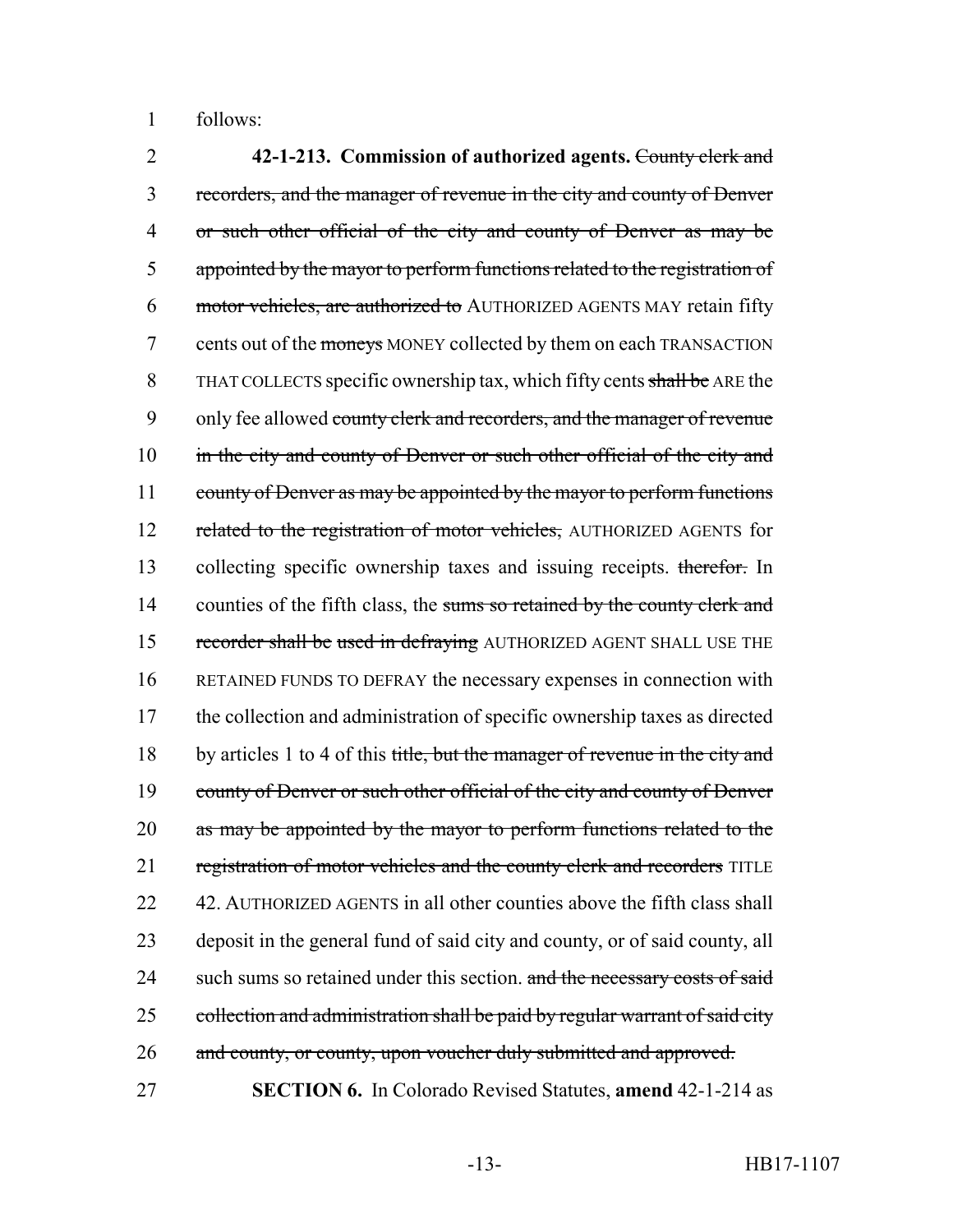1 follows:

2 **42-1-214. Duties of authorized agents.** (1) Every county clerk 3 and recorder or other person designated as an authorized agent, of the 4 department for the administration of the provisions of articles 1 to 4 5 (except part 3 of article 2) of this title, on or before the fifteenth day of 6 each calendar month, shall transmit to the department all fees and moneys 7 MONEY collected by such THE agent under the provisions of said articles 8 1 TO 4 (EXCEPT PART 3 OF ARTICLE 2) OF THIS TITLE 42 during the 9 preceding calendar month, except such sums as are by said articles 10 specifically authorized to be retained by said county clerk and recorder 11 together with a complete report of all vehicles registered and all licenses 12 issued in said county during said previous month, such reports to be made 13 on blank report sheets to be furnished free by the department THE 14 AUTHORIZED AGENT.

15 (2) The county clerk and recorders or other authorized agents shall 16 deposit weekly all moneys MONEY received in the administration of any 17 motor vehicle license law with the county treasurers of their respective 18 counties and take a receipt. therefor, said moneys to be kept THE 19 AUTHORIZED AGENT SHALL DEPOSIT THE MONEY in a separate fund 20 ADMINISTERED by said THE county treasurers, and the county clerk and 21 recorders or other authorized agents shall ARE not be held liable for the 22 safekeeping of such THE funds after so depositing them. Said THE county 23 treasurers shall accept all moneys MONEY tendered to them by the county 24 clerk and recorders or authorized agents for deposit as provided in this 25 section.

26 (3) On or before the fifteenth day of each calendar month, the 27 county clerk and recorders or other authorized agents of the department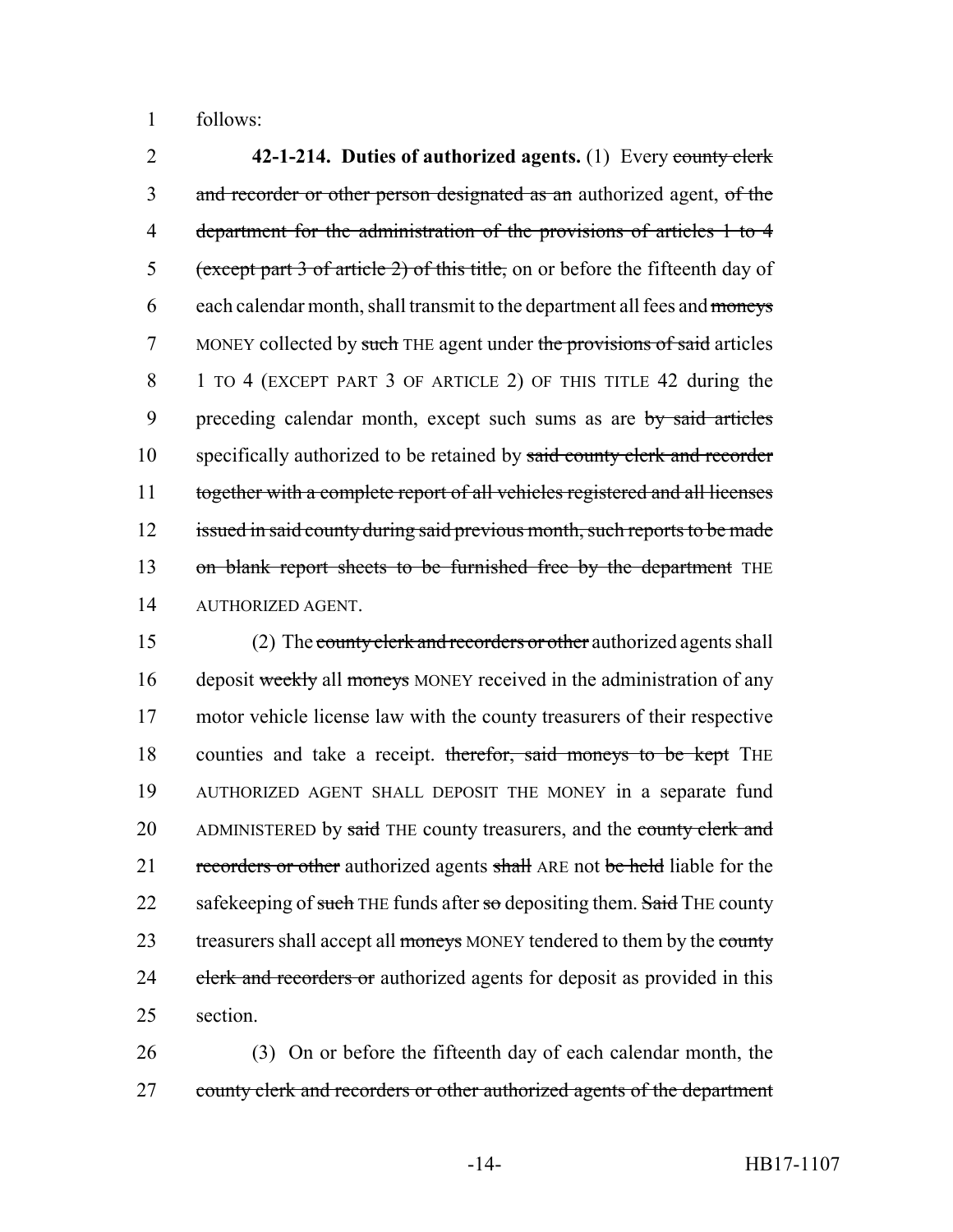COUNTY TREASURER shall send together with their monthly report to the 2 department, THE MONEY COLLECTED FOR THE DEPARTMENT BY THE AUTHORIZED AGENT TO THE DEPARTMENT BY:

 (a) AN ELECTRONIC FUNDS TRANSFER COVERING THE FUNDS THAT HAVE BEEN DEPOSITED WITH THE COUNTY TREASURER DURING THE PREVIOUS MONTH; OR

 (b) A warrant drawn on the county treasurer of their county, 8 payable to the department on demand, covering the amount of such THE funds that may have been deposited with the county treasurer DURING the 10 previous month, and the county treasurer shall pay such THE warrant on 11 demand and presentation. of same by the legal holders thereof.

 **SECTION 7.** In Colorado Revised Statutes, 42-1-231, **amend** (3) as follows:

 **42-1-231. Kiosk pilot program.** (3) The department may accept financial assistance from an authorized agent or a private party to implement this program, so long as the financial assistance is directly related to the kiosk pilot program and does not stipulate a condition that conflicts with state law. The department shall transfer any money accepted under this subsection (3) to the state treasurer, who shall credit 20 it to the Colorado state titling and registration DRIVES VEHICLE SERVICES account created in section 42-1-211. The department shall use any money accepted under this subsection (3) to implement this section.

 **SECTION 8.** In Colorado Revised Statutes, 42-2-119, **repeal** 24  $(2.5)$  as follows:

 **42-2-119. Notices - change of address or name.** (2.5) For 26 purposes of subsection (2) of this section, "last-known address" means: (a) For notifications regarding motor vehicles, the most recent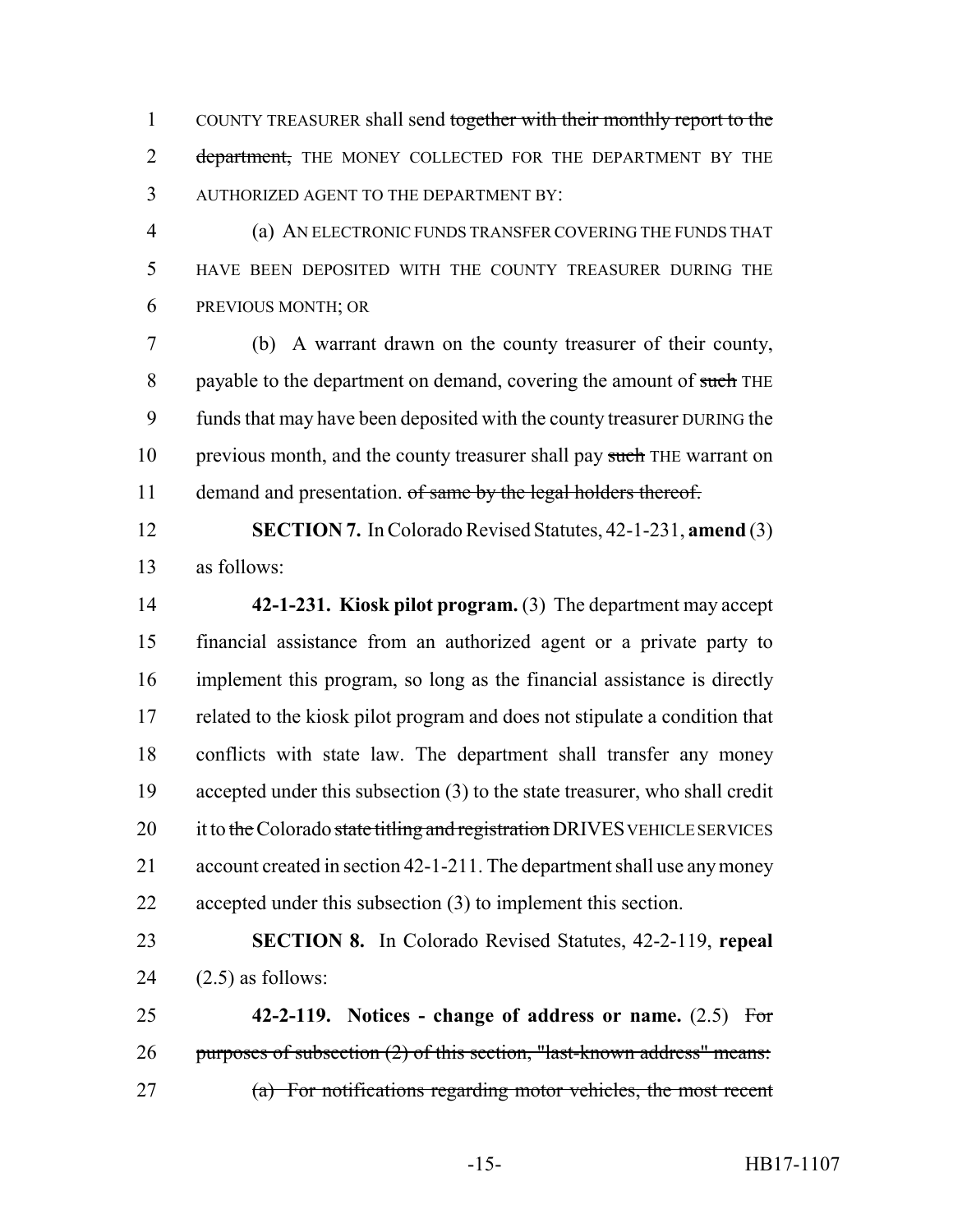address provided on a vehicle registration or vehicle registration address 2 change notification provided pursuant to section 42-3-113;

 (b) For notifications regarding driving privileges, driver's licenses, or identification cards when there is a driver's license or identification card on file with the department, the most recent of either:

 (I) The mailing address provided by an applicant for a driver's license or identification card;

 (II) The mailing address stated on an address change notification 9 provided to the department pursuant to subsection (1) of this section; or (III) The corrected address as reported by an address correction 11 service licensed by the United States postal service;

 (c) For notifications regarding driving privileges or identification cards when there is no driver's license or identification card on file with 14 the department, the most recent address shown on any other record on file 15 with the department pursuant to this article and as may be corrected by an 16 address correction service licensed by the United States postal service.

 **SECTION 9.** In Colorado Revised Statutes, 42-3-105, **amend** (1)(c)(II) as follows:

 **42-3-105. Application for registration - tax.** (1) (c) (II) For the 20 purposes of this paragraph (c) SUBSECTION  $(1)(c)$ , "vehicle-related entity" 21 means any county clerk and recorder or AN AUTHORIZED AGENT, 22 designated employee of such county clerk and recorder AN AUTHORIZED AGENT, any Colorado law enforcement officer, any licensed Colorado dealer, any licensed inspection and readjustment station, or any licensed diesel inspection station.

# **SECTION 10.** In Colorado Revised Statutes, 42-3-107, **amend** 27 (15)(f) and  $(27)(f)(I)$  as follows: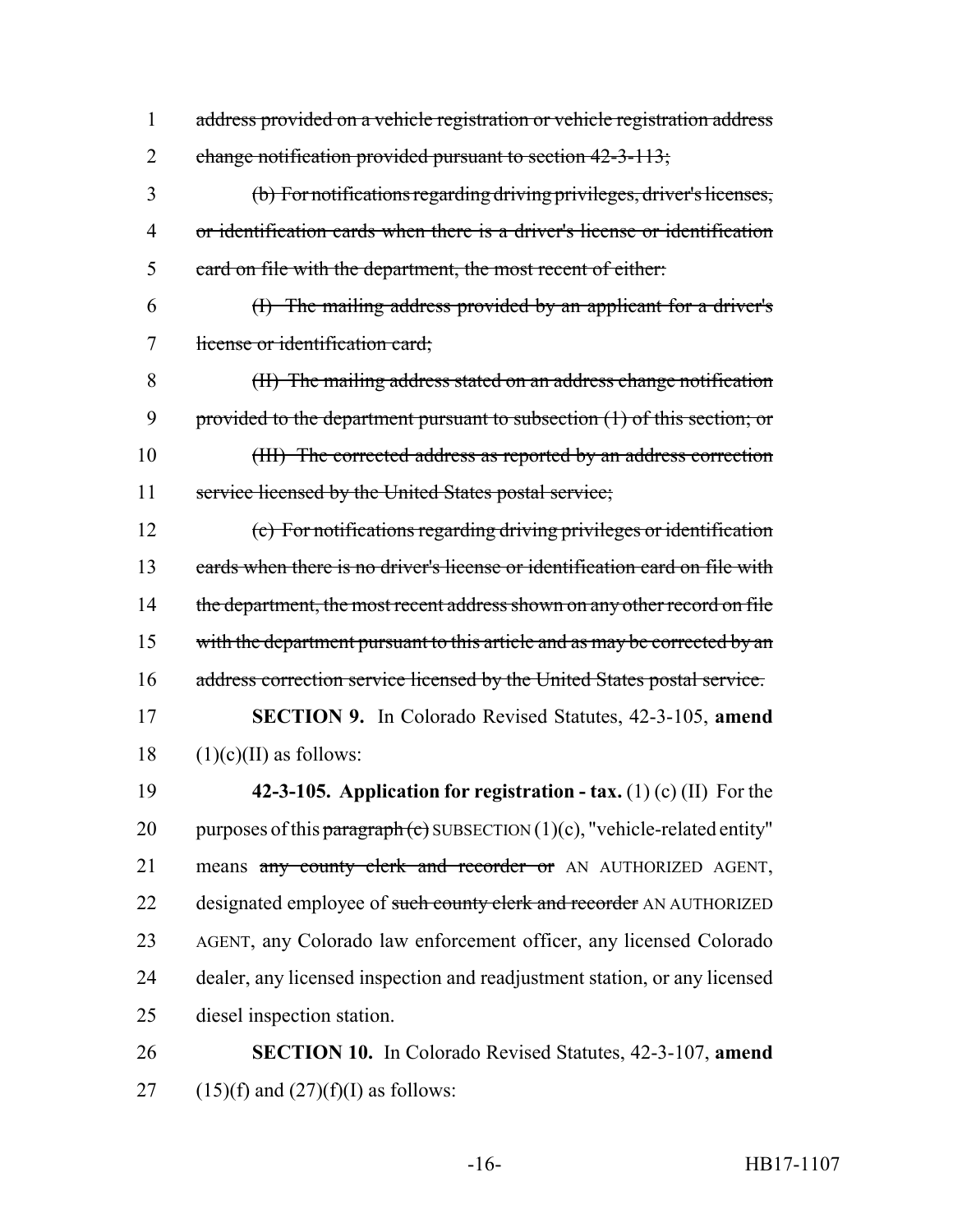**42-3-107. Taxable value of classes of property - rate of tax - when and where payable - department duties - apportionment of tax collections - definitions - rules - repeal.** (15) (f) The county clerk and 4 recorder AUTHORIZED AGENT shall include the value of all equipment that has been mounted on or attached to Class F personal property in the calculation of the annual specific ownership tax. The registrations for such personal property and equipment shall be made available to the county assessor. 9 (27) (f) (I) This subsection (27) shall apply APPLIES to registration renewal for fleet vehicles. upon implementation of the Colorado state

 titling and registration system, established in section 42-1-211, by the department.

 **SECTION 11.** In Colorado Revised Statutes, 42-3-112, **amend** 14  $(1.5)(c)$  as follows:

 **42-3-112. Failure to pay tax - penalty - rules.** (1.5) (c) The 16 executive director of the department shall consult with the county clerk 17 and recorders AUTHORIZED AGENTS in promulgating the rules required by 18 paragraph (a) of this subsection  $(1.5)$  SUBSECTION  $(1.5)(a)$  OF THIS SECTION.

 **SECTION 12.** In Colorado Revised Statutes, 42-3-113, **amend** 21 (1) introductory portion and  $(1)(a)$  as follows:

**42-3-113. Records of application and registration - definitions.**

 (1) The department shall file each application received and, when satisfied that the applicant is entitled to register the vehicle, shall register 25 the vehicle and the ITS owner of such vehicle as follows:

 (a) The owner and vehicle shall be ARE assigned a distinct registration number, referred to in this article as the "registration

-17- HB17-1107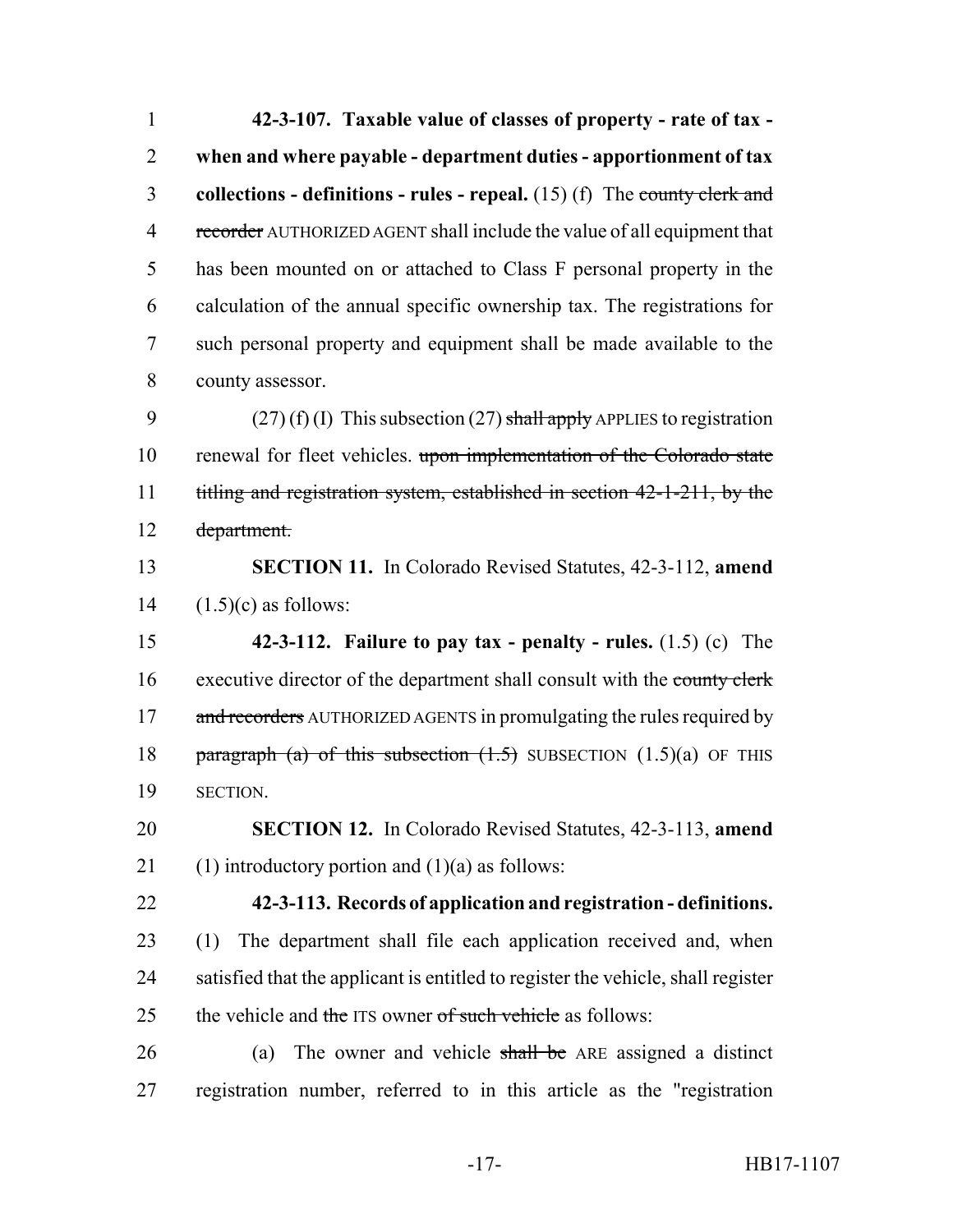number". Each registration number assigned to a vehicle and its owner 2 shall be IS designated "urban" if the owner resides within the limits of a city or incorporated town. Each registration number assigned to a vehicle 4 and its owner shall be IS designated "rural" if the owner resides outside 5 the limits of a city or incorporated town. The county clerk and recorder AUTHORIZED AGENT of each county shall certify to the department as soon as possible after the end of the calendar year, but not later than May 1 of the following year, the total number of vehicles classified as "urban" and the total number of vehicles classified as "rural".

10 **SECTION 13.** In Colorado Revised Statutes, 42-3-123, **amend**  $11$  (2) as follows:

12 **42-3-123. Dishonored payment - recovery of taxes, fees, and** 13 **plates.** (2) If the owner fails to return the tax receipt, license fee receipt, 14 and registration number plates ANY REQUESTED DOCUMENTS OR LICENSE 15 PLATES to the authorized agent within ten days A REASONABLE TIME, AS 16 SPECIFIED BY THE AUTHORIZED AGENT, after the date of mailing of said 17 THE notice, the authorized agent shall MAY immediately repossess such 18 THE tax receipt, license fee receipt, and registration number LICENSE 19 plates as may have been THAT WERE issued under such revoked THE 20 CANCELED registration, and the county sheriff or the Denver manager of 21 safety, or an equivalent person in the city and county of Broomfield, upon 22 request by an authorized agent, shall sequester or recover possession of 23 such THE receipts and registration number LICENSE plates within his or her 24 jurisdiction. All receipts and registration number plates repossessed under 25 this section shall be returned to the issuing authorized agent THE SHERIFF, 26 MANAGER, OR EQUIVALENT WHO HAS RECOVERED POSSESSION OF A 27 RECEIPT OR LICENSE PLATE SHALL TRANSFER THE RECEIPT OR LICENSE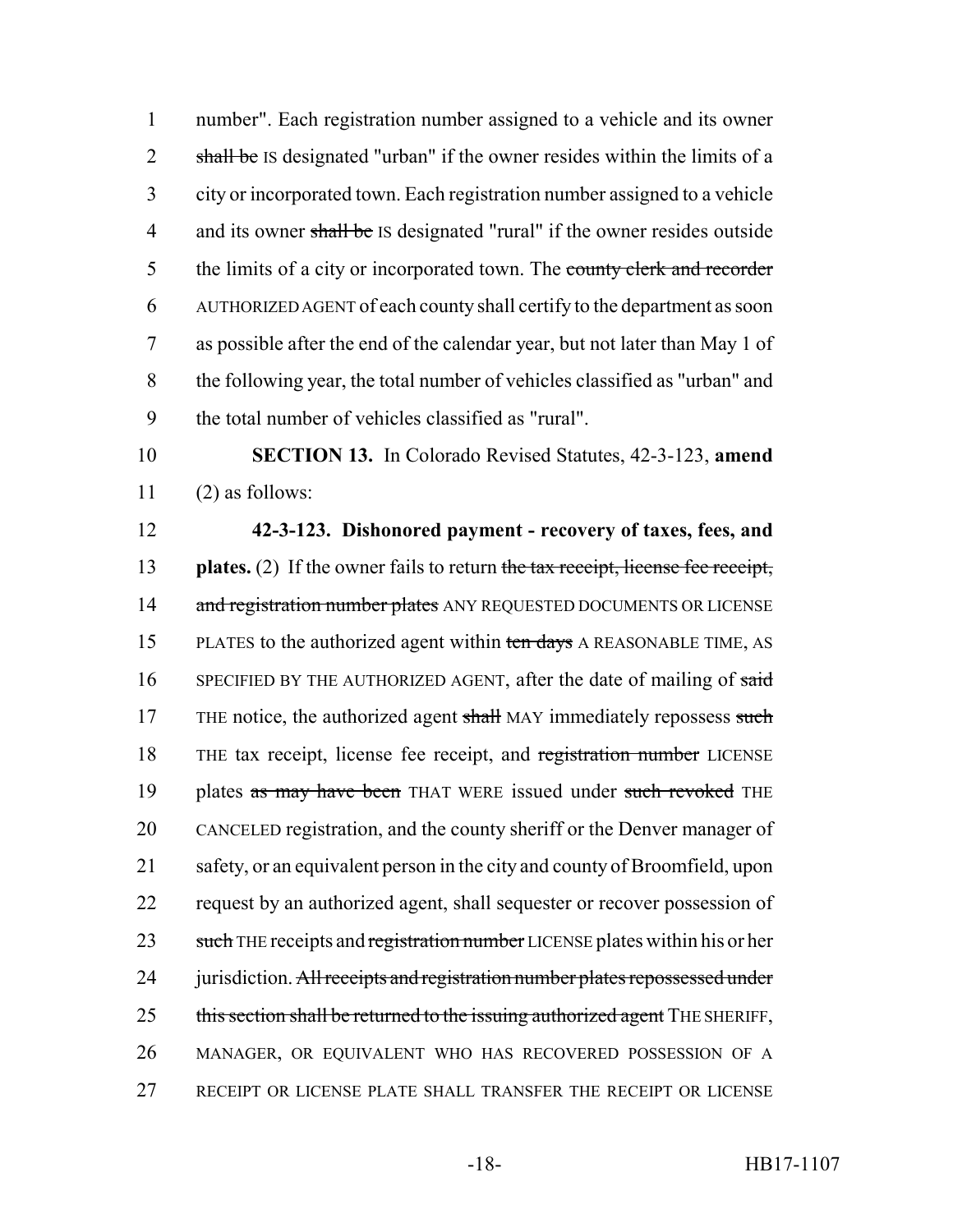PLATE TO THE AUTHORIZED AGENT. An owner attaching and using registration number WHO ATTACHES OR USES LICENSE plates acquired 3 under a revoked CANCELED registration shall be IS subject to the penalties provided in section 42-3-121.

5 **SECTION 14.** In Colorado Revised Statutes, 42-3-203, **repeal** 6 (3)(d)(II) as follows:

7 **42-3-203. Standardized plates - notice of funding through** 8 **gifts, grants, and donations - rules - repeal.** (3) (d) (II) (A) The 9 department may seek and accept gifts, grants, or donations from private 10 or public sources to implement this paragraph (d); except that the 11 department may not accept a gift, grant, or donation that is subject to 12 conditions that are inconsistent with any law of the state. The department 13 shall transmit gifts, grants, and donations to the state treasurer, who shall 14 credit them, depending on the purpose for which they were received, to 15 the Colorado state titling and registration account created in section  $16 \qquad 42-1-211(2)$  or to the license plate cash fund created in section  $42-3-301$ . 17 (B) The department shall notify the legislative council staff when 18 it has received adequate funding through gifts, grants, or donations to 19 implement this paragraph (d) and shall include in the notification the 20 information specified in section 24-75-1303 (3), C.R.S.

21 **SECTION 15.** In Colorado Revised Statutes, 42-3-304, **amend** 22 (18)(d)(I), (19)(a) introductory portion, (19)(a)(I), (19)(a)(II), (24), 23  $(25)(a)$ , and  $(25)(b)$  as follows:

24 **42-3-304. Registration fees - passenger and passenger-mile** 25 **taxes - clean screen fund - definitions - repeal.** (18) (d) (I) In addition 26 to any other fee imposed by this section, the owner, shall pay, at the time 27 of registering TO REGISTER a motor vehicle or low-power scooter, MUST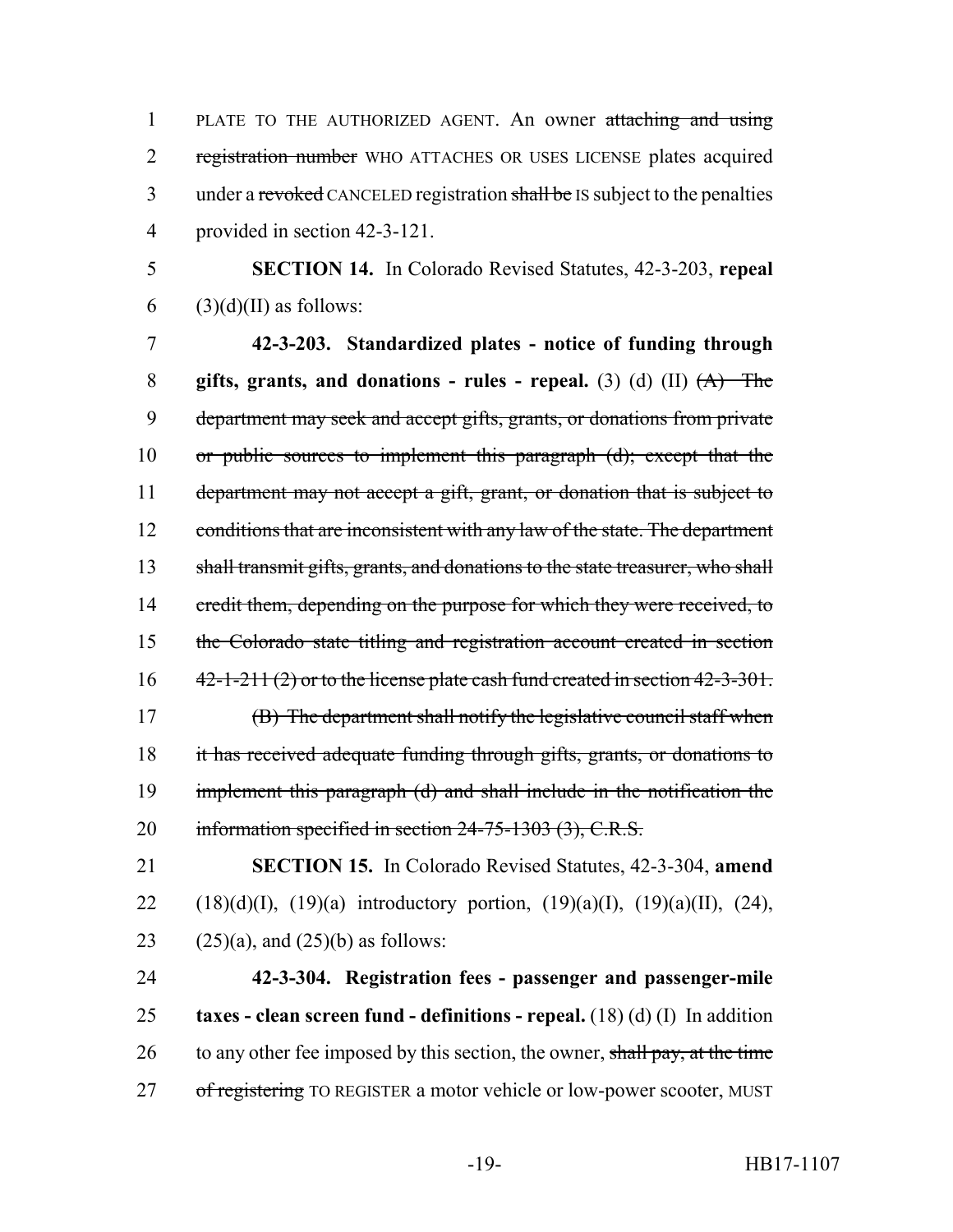1 PAY a motorist insurance identification fee. The fee shall be adjusted 2 annually by the department SHALL ANNUALLY ADJUST THE FEE based upon moneys appropriated APPROPRIATIONS MADE by the general assembly for the operation of the motorist insurance identification database program. The department shall transmit the fee to the state treasurer, who shall 6 credit it to the Colorado state titling and registration DRIVES VEHICLE SERVICES account created in section 42-1-211 (2).

 (19) (a) If the air quality control commission determines pursuant to section 42-4-306 (23)(b) to implement an expanded clean screen program in the enhanced emissions program area, on and after the specific dates determined by the commission for each of the following 12 subparagraphs SUBSECTIONS:

13 (I) In addition to any other fee imposed by this section, county 14 clerks and recorders AUTHORIZED AGENTS, acting as agents for the clean screen authority, shall collect at the time of registration an emissions inspection fee in an amount determined by section 42-4-311 (6)(a) on every motor vehicle that the department of revenue has determined from data provided by its contractor to have been clean screened; except that 19 the motorist shall not be required to NEED NOT pay such THE emissions 20 inspection fee if the county clerk and recorder AUTHORIZED AGENT determines that a valid certification of emissions compliance has already been issued for the vehicle being registered indicating that the vehicle passed the applicable emissions test at an enhanced inspection center, inspection and readjustment station, motor vehicle dealer test facility, or fleet inspection station.

26 (II) County clerks and recorders shall be entitled to AUTHORIZED AGENTS MAY retain three and one-third percent of the fee so collected to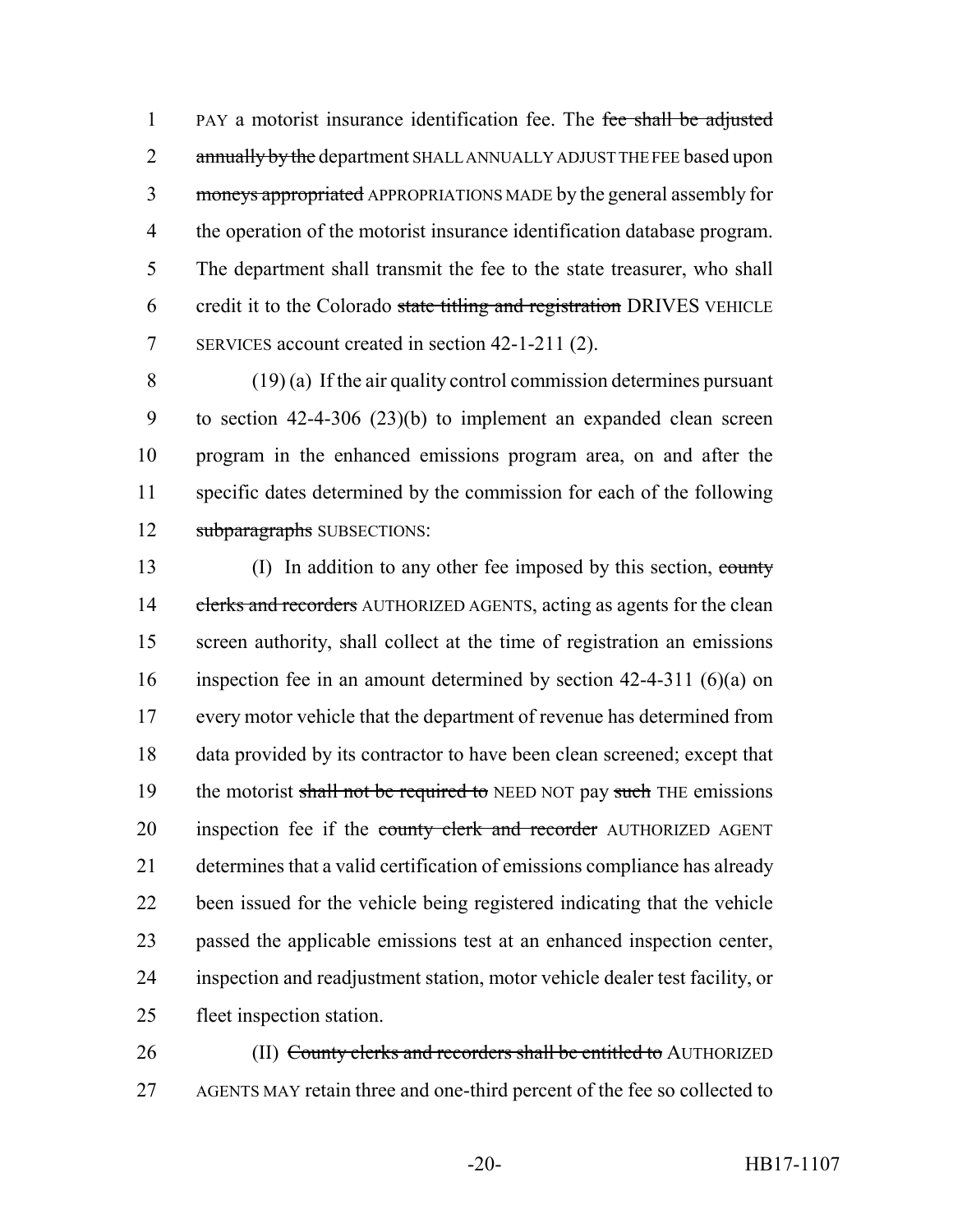1 cover the elerks' AGENT's expenses in the collection and remittance of 2 such THE fee. County treasurers shall, no later than ten days after the last 3 business day of each month, remit the remainder of such THE fee to the 4 clean screen authority created in section 42-4-307.5. The clean screen 5 authority shall transmit such THE fee to the state treasurer, who shall 6 deposit the same REMAINDER in the clean screen fund, which fund is 7 hereby created. The clean screen fund shall be IS a pass-through trust 8 account to be held in trust solely for the purposes and the beneficiaries 9 specified in this subsection (19). Moneys MONEY in the clean screen fund 10 shall not constitute IS NOT fiscal year spending of the state for purposes 11 of section 20 of article X of the state constitution and such moneys shall 12 be deemed IS a custodial funds FUND that are IS not subject to 13 appropriation by the general assembly. Interest earned from the deposit 14 and investment of moneys MONEY in the clean screen fund shall be 15 credited to the clean screen fund, and the clean screen authority may also 16 expend interest earned on the deposit and investment of the clean screen 17 fund to pay for its costs associated with the implementation of House Bill 18 01-1402, enacted at the first regular session of the sixty-third general 19 assembly. The clean screen authority may also expend interest earned on 20 the deposit and investment of the clean screen fund to pay for its costs 21 associated with the implementation of House Bill 06-1302, enacted at the 22 second regular session of the sixty-fifth general assembly.

23 (24) In addition to any other fee imposed by this section, at the 24 time of registration, the owner shall pay a fee of one dollar on every item 25 of Class A, B, or C personal property required to be registered pursuant  $26$  to BY this article. Notwithstanding the requirements of section 43-4-203, 27 C.R.S., such fee shall be transmitted THE DEPARTMENT SHALL TRANSMIT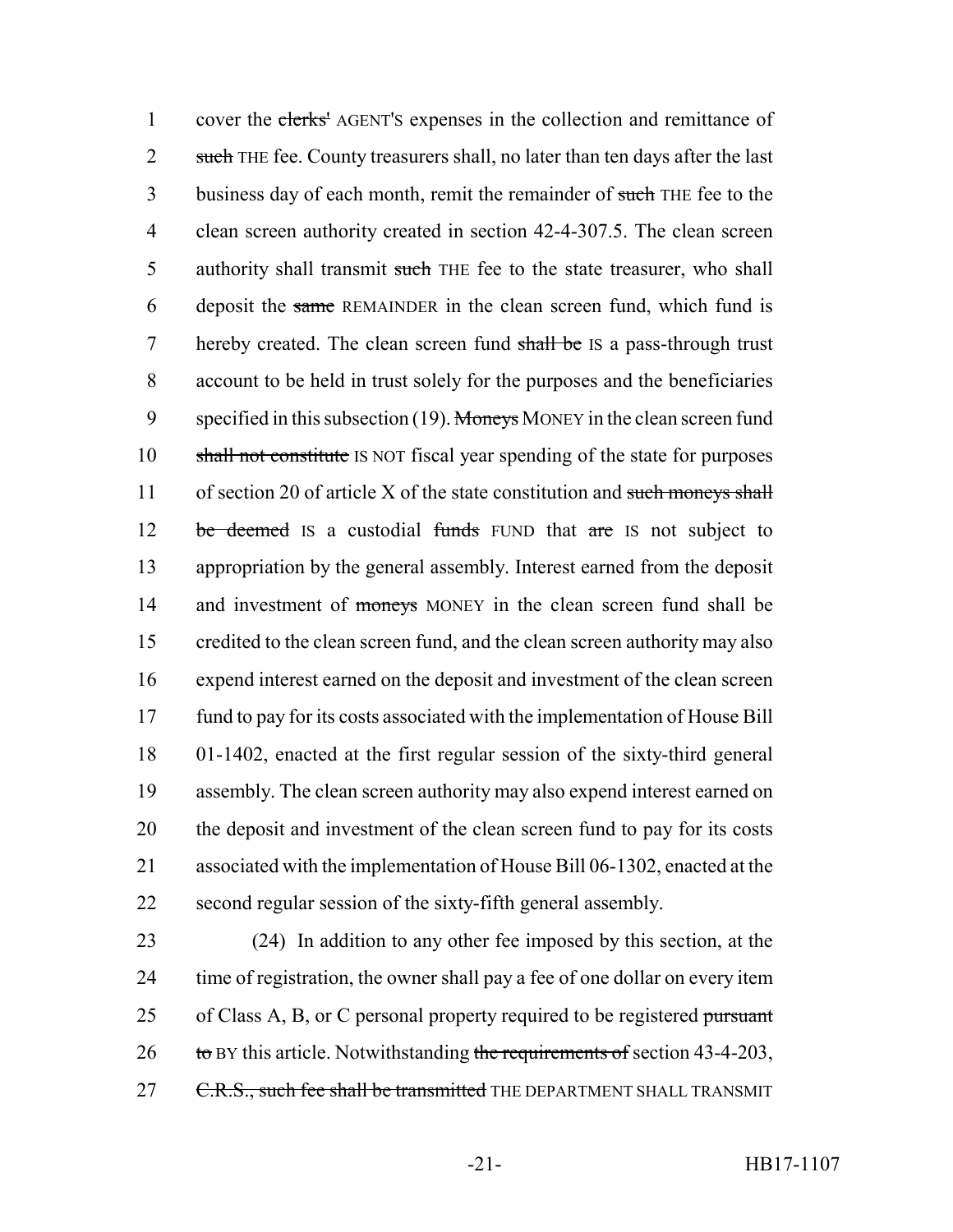1 THE FEE to the state treasurer, who shall credit the same IT to the peace 2 officers standards and training board cash fund, created in section 3 24-31-303 (2)(b);  $C.R.S.:$  except that county clerks and recorders shall be 4 entitled to AUTHORIZED AGENTS MAY retain five percent of the fee 5 collected to cover the elerks' AGENTS' expenses in the collection and 6 remittance of such THE fee. All of the moneys MONEY in the fund that  $are$ 7 IS collected pursuant to UNDER this subsection (24) shall be used by the 8 peace officers standards and training board for the purposes specified in 9 section 24-31-310. C.R.S.

10 (25) (a) Beginning January 1, 2014, In addition to any other fee 11 imposed by this section, county clerks and recorders EACH AUTHORIZED 12 AGENT shall annually collect a fee of fifty dollars at the time of 13 registration on every plug-in electric motor vehicle. County clerks and 14 recorders THE AUTHORIZED AGENT shall transmit the fee to the state 15 treasurer, who shall credit thirty dollars of each fee to the highway users 16 tax fund created in section 43-4-201, C.R.S., and twenty dollars of each 17 fee to the electric vehicle grant fund created in section 24-38.5-103. 18 C.R.S.

19 (b) The department of revenue shall create an electric vehicle 20 decal, which a county clerk and recorder AN AUTHORIZED AGENT shall 21 give to each person who pays the fee charged under  $\frac{\partial^2 u}{\partial x^2}$  paragraph (a) of this 22 subsection  $(25)$  SUBSECTION  $(25)(a)$  OF THIS SECTION. The decal must be 23 attached to the upper right-hand corner of the front windshield on the 24 motor vehicle for which it was issued. If there is a change of vehicle 25 ownership, the decal is transferable to the new owner.

# 26 **SECTION 16.** In Colorado Revised Statutes, 42-3-306, **amend**  $27$  (14)(b) as follows: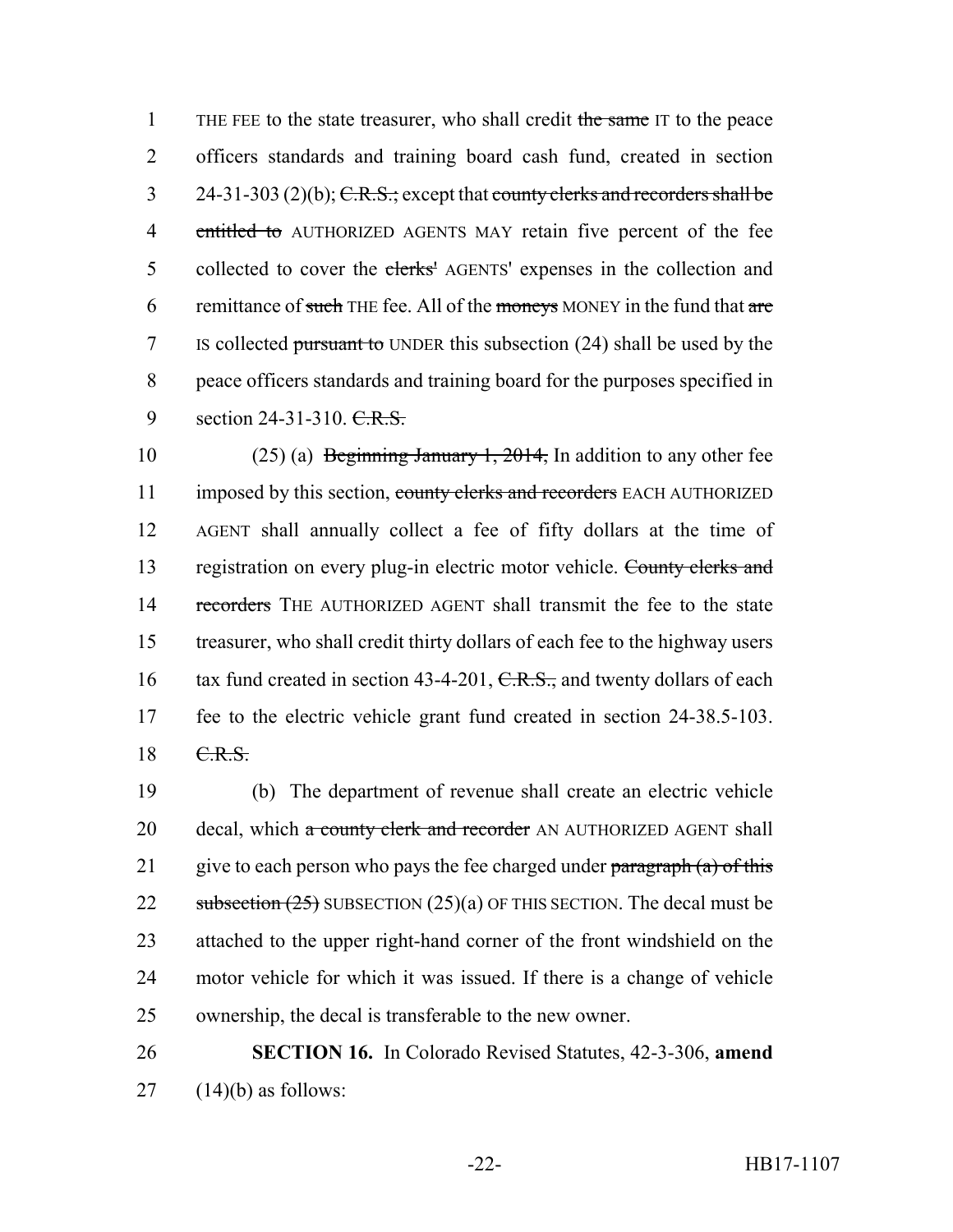| $\mathbf{1}$   | 42-3-306. Registration fees - passenger and passenger-mile                   |
|----------------|------------------------------------------------------------------------------|
| $\overline{2}$ | taxes - fee schedule. $(14)$ (b) The fee required by paragraph $(a)$ of this |
| 3              | subsection $(14)$ shall apply to SUBSECTION $(14)(a)$ OF THIS SECTION IS     |
| $\overline{4}$ | REQUIRED FOR every registration of a motor vehicle that is designed          |
| 5              | primarily to be operated or drawn on any highway in the state and shall      |
| 6              | be IS REQUIRED in addition to the annual registration fee for the vehicle;   |
| $\tau$         | except that the fee shall DOES not apply to a vehicle that is exempt from    |
| $8\,$          | payment of the registration fees imposed by this article ARTICLE 3. The      |
| 9              | DEPARTMENT SHALL CREDIT THE fee shall be credited to the Colorado            |
| 10             | state titling and registration DRIVES VEHICLE SERVICES account in the        |
| 11             | highway users tax fund created in section 42-1-211 (2).                      |
| 12             | <b>SECTION 17.</b> In Colorado Revised Statutes, 42-3-313, amend             |
| 13             | $(2)(c)(I)$ as follows:                                                      |
| 14             | 42-3-313. Fee for long-term or permanent registration -                      |
| 15             | trailers and semitrailers. (2) (c) The department shall transfer the         |
| 16             | remainder of the fee to the state treasurer, who shall credit the following  |
| 17             | amounts to the following funds:                                              |
| 18             | Fifty cents to the Colorado state titling and registration<br>(I)            |
| 19             | DRIVES VEHICLE SERVICES account created in section 42-1-211 (2)              |
| 20             | within the highway users tax fund;                                           |
| 21             | <b>SECTION 18.</b> In Colorado Revised Statutes, 42-4-305, amend             |
| 22             | $(12)$ as follows:                                                           |
| 23             | 42-4-305. Powers and duties of executive director - automobile               |
| 24             | inspection and readjustment program - basic emissions program -              |
| 25             | enhanced emissions program - clean screen program - rules. (12) The          |
| 26             | executive director shall promulgate such rules, consistent with those of     |
| 27             | the commission, as may be necessary for implementation, enforcement,         |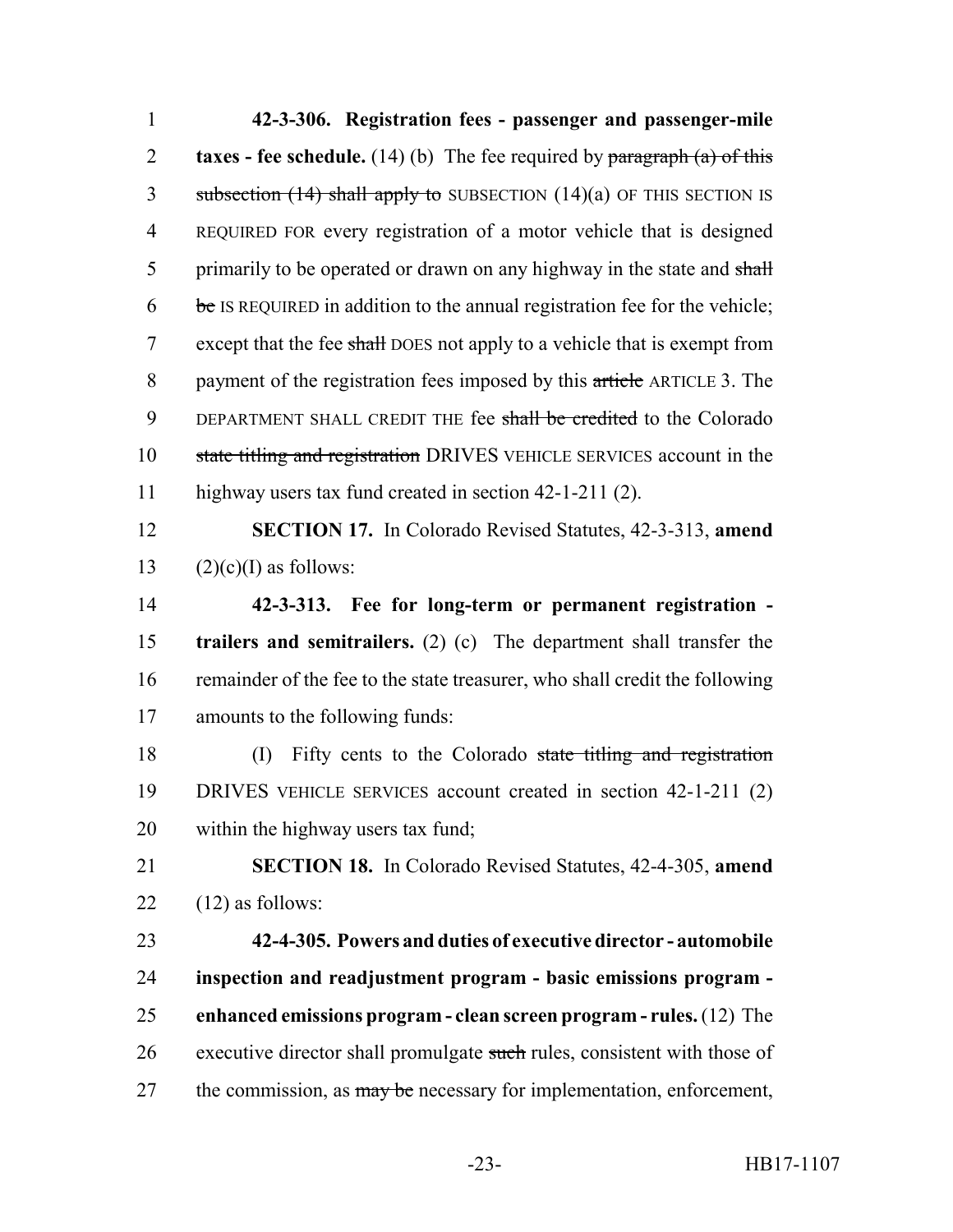1 and quality assurance and for procedures and policies that allow data 2 collected from the clean screen program to be matched with vehicle 3 ownership information and for such THE information to be transferred to 4 county clerks and recorders. Such AUTHORIZED AGENTS. THE rules shall 5 MUST set forth the procedures for the executive director to inform county 6 clerks and recorders AUTHORIZED AGENTS of the emission inspection 7 status of vehicles up for registration renewal.

8 **SECTION 19.** In Colorado Revised Statutes, 42-4-310, **amend** 9  $(5)(b)$  as follows:

10 **42-4-310. Periodic emissions control inspection required.** 11 (5) (b) (I) If the commission does not specify a date for the county clerks 12 and recorders AUTHORIZED AGENTS in the basic emissions program area 13 to begin collecting emissions inspection fees at the time of registration 14 pursuant to section 42-3-304 (19)(a), or if the contractor determines that 15 the A motor vehicle required to be registered in the basic program area 16 has complied with the inspection requirements pursuant to this subsection 17 (5), a notice shall be sent to the owner of the vehicle identifying the 18 owner of the vehicle, the license plate number, and other pertinent 19 registration information, and stating that the vehicle has successfully 20 complied with the applicable emission requirements. Such THE notice 21 shall MUST also include a notification that the registered owner of the 22 vehicle may return the notice to the contractor AUTHORIZED AGENT with 23 the payment as set forth on the notice to pay for the clean screen program. 24 Upon THE receipt of the payment from the motor vehicle owner the 25 county clerk shall be notified IS NOTICE that the motor vehicle has 26 complied with the inspection requirements pursuant to this subsection (5). 27 (II) For vehicles with registration renewals coming due on or after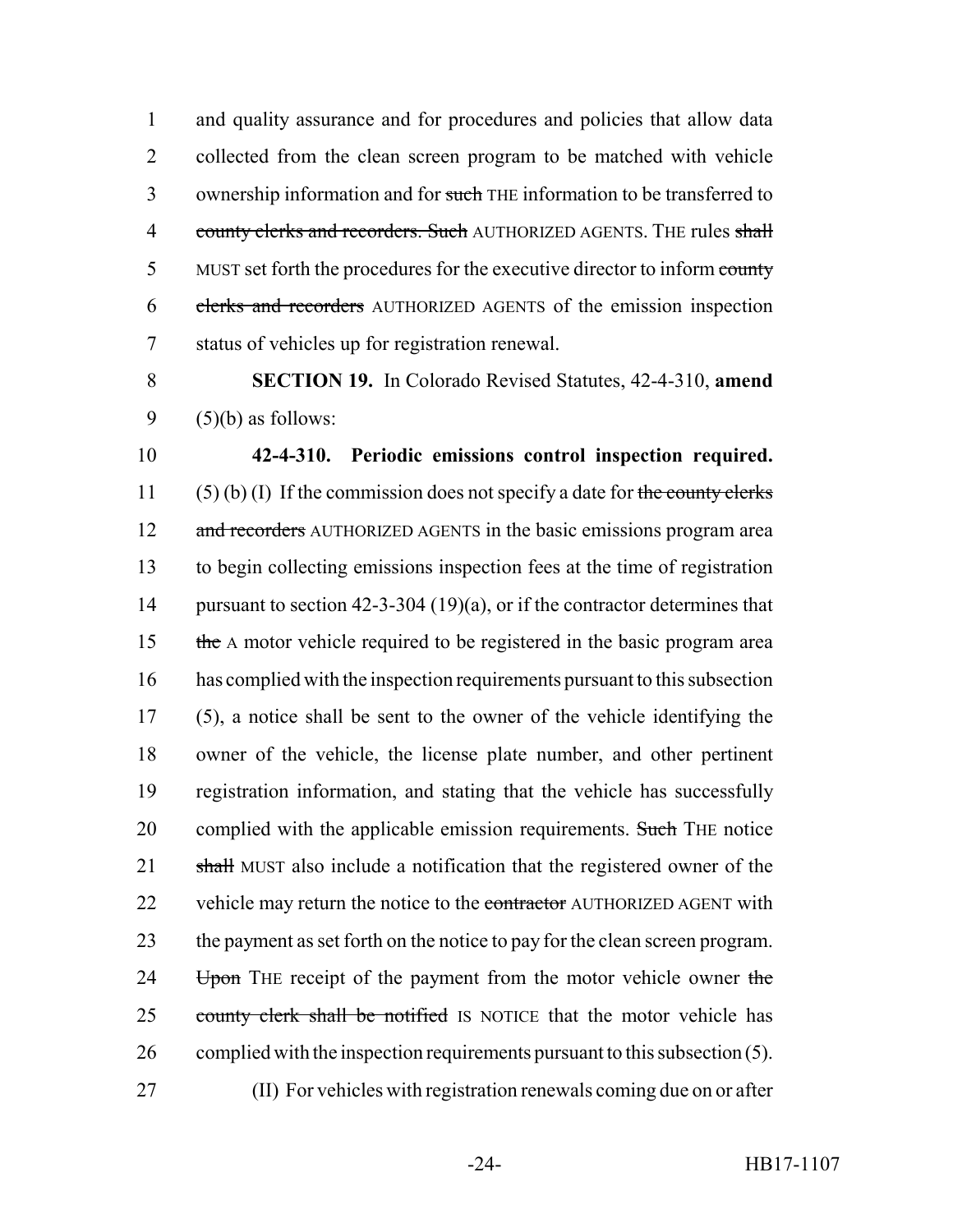1 the dates specified by the commission for county clerks and recorders AUTHORIZED AGENTS to collect emissions inspection fees at the time of registration, if the contractor determines that a motor vehicle required to be registered in the program area has complied with the inspection requirements pursuant to this subsection (5), the contractor shall send a notice to the department of revenue identifying the owner of the vehicle, the license plate number, and any other pertinent registration information, stating that the vehicle has successfully complied with the applicable emission requirements.

 **SECTION 20.** In Colorado Revised Statutes, 42-4-1409, **amend** (9) as follows:

## **42-4-1409. Compulsory insurance - penalty - legislative intent.**

 (9) It is the intent of the general assembly that the moneys MONEY 14 collected as fines imposed pursuant to paragraphs (a) and (b) of 15 subsection (4) SUBSECTIONS (4)(a) AND (4)(b) of this section are to be used for the supervision of the public highways. The general assembly determines that law enforcement agencies that patrol and maintain the public safety on public highways are supervising the public highways. 19 The general assembly further determines that a clerk and recorder for a 20 county AN AUTHORIZED AGENT is supervising the public highways 21 through his or her enforcement of the requirements for demonstration of proof of motor vehicle insurance pursuant to section 42-3-105 (1)(d). 23 Therefore, of the moneys MONEY collected from fines pursuant to 24 paragraphs (a) and (b) of subsection  $(4)$  SUBSECTIONS  $(4)(a)$  AND  $(4)(b)$ 25 of this section, fifty percent of these moneys shall be transferred to the law enforcement agency that issued the ticket for a violation of this 27 section. The remaining fifty percent of the moneys MONEY collected from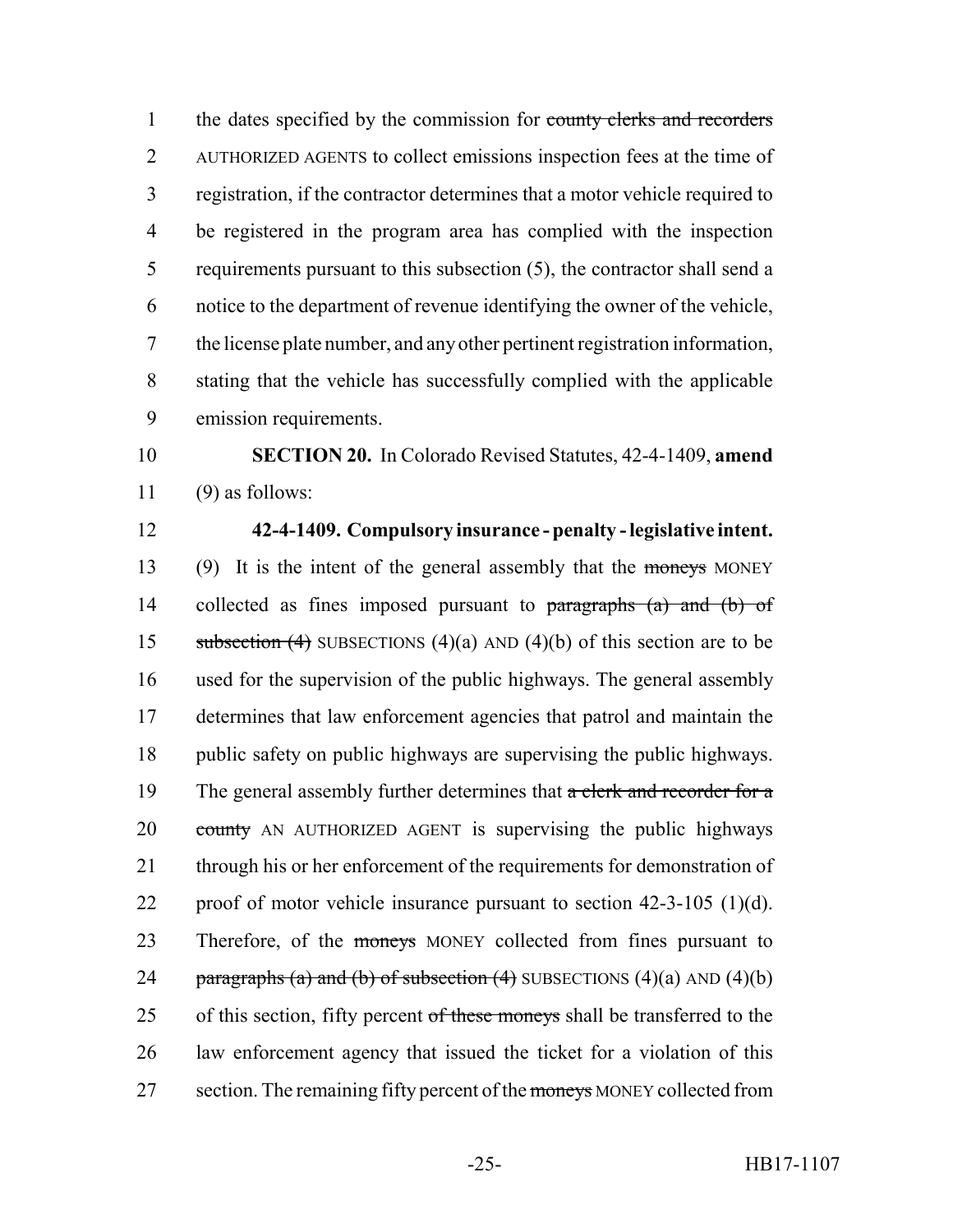| $\mathbf{1}$   | fines for violations of $\frac{\text{parameter}}{\text{mean}}$ (a) or (b) of subsection (4) SUBSECTION |
|----------------|--------------------------------------------------------------------------------------------------------|
| $\overline{2}$ | $(4)(a)$ OR $(4)(b)$ of this section shall be transmitted to the clerk and                             |
| 3              | recorder AUTHORIZED AGENT for the county in which the violation                                        |
| $\overline{4}$ | occurred.                                                                                              |
| 5              | <b>SECTION 21.</b> In Colorado Revised Statutes, 42-6-102, amend                                       |
| 6              | $(1.5)$ as follows:                                                                                    |
| $\tau$         | 42-6-102. Definitions. As used in this part 1, unless the context                                      |
| 8              | otherwise requires:                                                                                    |
| 9              | $(1.5)$ "Authorized agent" means the county clerk and recorder in                                      |
| 10             | each of the counties of the state or such other official of a city and county                          |
| 11             | appointed to perform the function of titling of or recording liens on motor                            |
| 12             | vehicles HAS THE SAME MEANING AS SET FORTH IN SECTION 42-1-102 (5).                                    |
| 13             | <b>SECTION 22.</b> In Colorado Revised Statutes, repeal 42-6-105 as                                    |
| 14             | follows:                                                                                               |
| 15             | 42-6-105. Authorized agents. The county clerk and recorder in                                          |
| 16             | each of the counties of the state, including the city and county of                                    |
| 17             | Broomfield, and the manager of revenue or such other official of the city                              |
| 18             | and county of Denver as may be appointed by the mayor to perform                                       |
| 19             | functions related to the registration of motor vehicles is designated to be                            |
| 20             | the authorized agent of the director and, under the direction of the                                   |
| 21             | director, is charged with the administration of this part 1 and the rules that                         |
| 22             |                                                                                                        |
|                | may be adopted for the administration of this part 1 in the county where                               |
| 23             | the authorized agent holds office.                                                                     |
| 24             | <b>SECTION 23.</b> In Colorado Revised Statutes, 42-4-2103, amend                                      |
| 25             | (4) introductory portion as follows:                                                                   |
| 26             | 42-4-2103. Abandonment of motor vehicles - private property                                            |
| 27             | - rules. (4) Within ten THREE days after the receipt of the report set forth                           |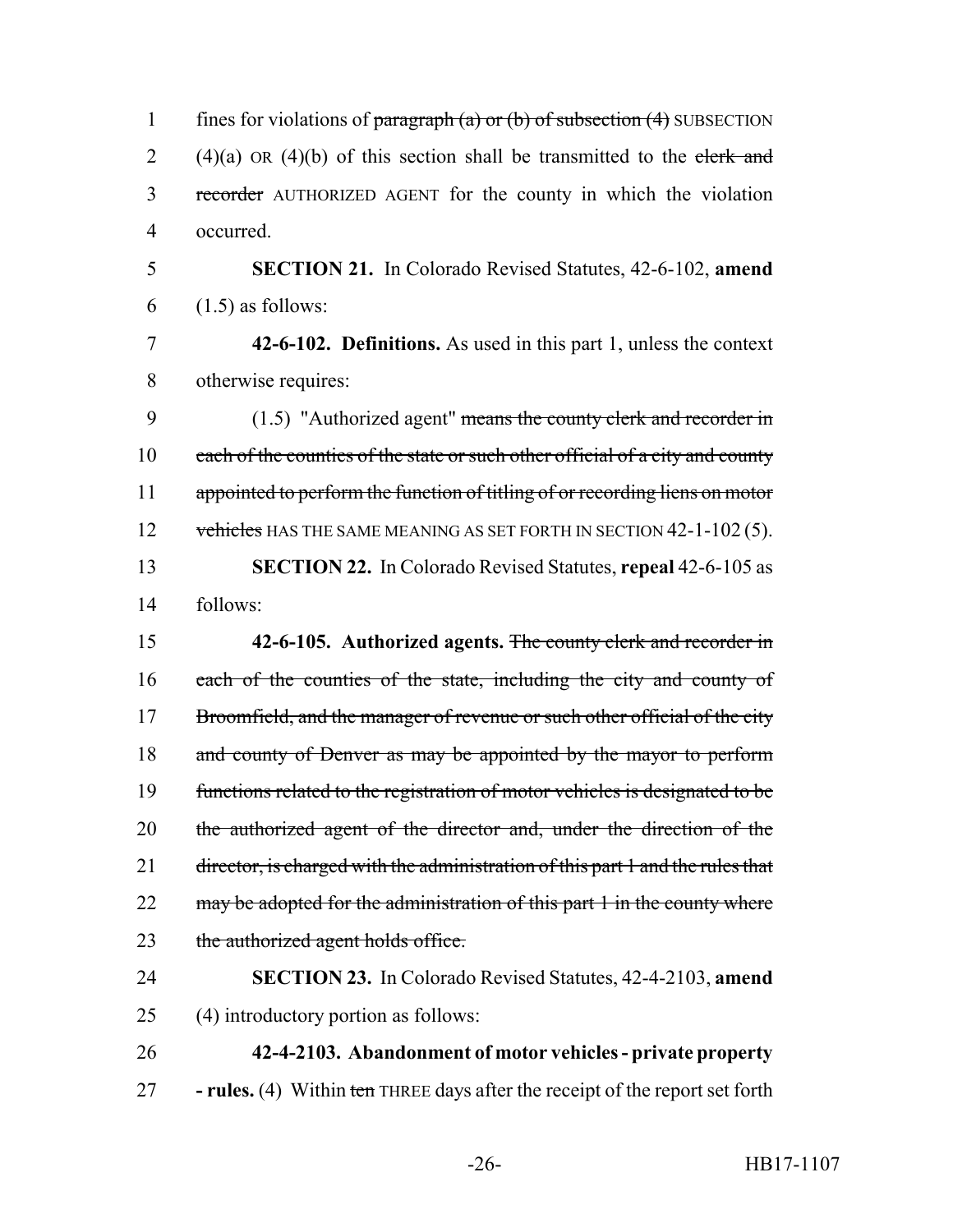1 in paragraph (b) of subsection  $(3)$  SUBSECTION  $(3)(b)$  of this section from 2 the department, the operator shall notify by certified mail the owner of record, including an out-of-state owner of record. The operator shall make a reasonable effort to ascertain the address of the owner of record. 5 Such THE notice shall MUST contain the following information:

 **SECTION 24.** In Colorado Revised Statutes, 42-12-301, **amend**  $7 \quad (3)(c)$  as follows:

 **42-12-301. Special registration of horseless carriages - rules.** (3) (c) A person who has registered a vehicle under this section shall renew the registration within thirty days prior to its expiration date. If the application for renewal, together with the fees, is not received by the director prior to the expiration date, the director shall notify the registered 13 owner, at the address shown by the department's records THE OWNER'S LAST-KNOWN ADDRESS, by regular mail, to reregister the vehicle or surrender the registration plate within ten days after the expiration date of the registration. If the notice is not complied with, the director shall secure the return of the plate.

 **SECTION 25.** In Colorado Revised Statutes, 1-2-302, **amend** (6) 19 and  $(6.7)$  as follows:

 **1-2-302. Maintenance of computerized statewide voter registration list - confidentiality.** (6) The secretary of state shall determine and use other necessary means to maintain the master list of 23 registered electors on a current basis. In accordance with the provisions 24 of section 42-1-211, C.R.S., The department of state and the department of revenue shall allow for the exchange of information between the systems used by them to collect information on residence addresses, signatures, and party affiliation for all applicants for driver's licenses or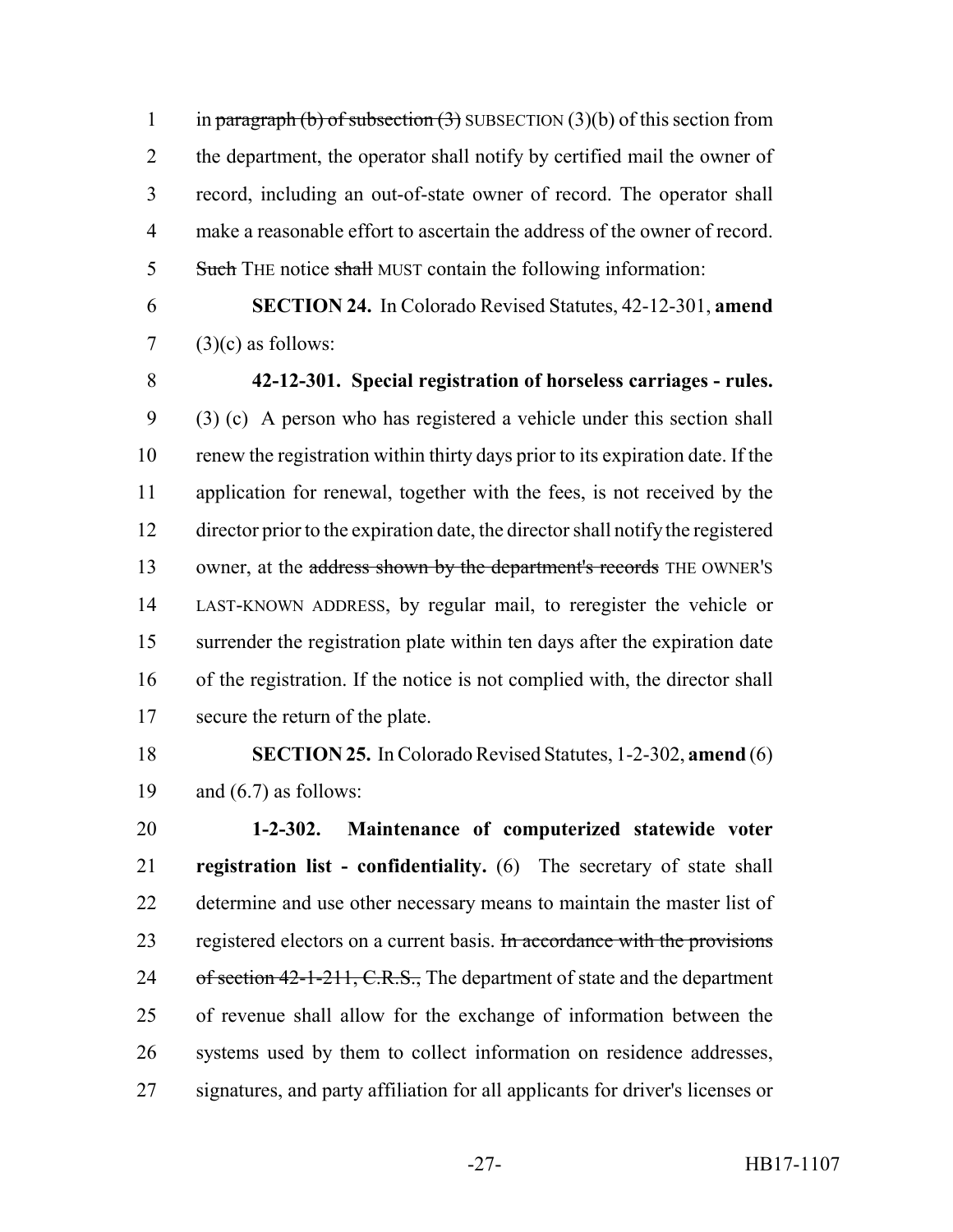state identification cards. The department of revenue may exchange information on residence addresses in the driver's license database with the motor vehicle registration database, motorist insurance database, and the state income tax information systems.

 (6.7) In accordance with the requirements of section 42-1-211 (1.5)(c), C.R.S., The department of revenue shall enter into an agreement with the federal commissioner of social security for the purpose of verifying applicable information in accordance with the requirements of section 303 (a)(5)(B)(ii) of the federal "Help America Vote Act of 2002", 52 U.S.C. SEC. 20901 et seq.

 **SECTION 26.** In Colorado Revised Statutes, 24-30-2210, **amend**  $12 \quad (1)$  as follows:

 **24-30-2210. Administration.** (1) The committee shall notify the department of revenue when the right to use a registration number has been sold and the committee has collected the state's sale proceeds or approval and transfer royalty. Upon receiving the notice, the department 17 of revenue shall create a record in the Colorado state titling and 18 registration system DRIVES, created in section 42-1-211, C.R.S., containing the name of the buyer, the vehicle identification number, if applicable, and the corresponding registration number.

 **SECTION 27.** In Colorado Revised Statutes, 24-75-402, **amend** 22  $(5)(h)$  as follows:

 **24-75-402. Cash funds - limit on uncommitted reserves - reduction in amount of fees - exclusions - repeal.** (5) Notwithstanding any provision of this section to the contrary, the following cash funds are excluded from the limitations specified in this section:

(h) The highway users tax fund and the state highway fund; except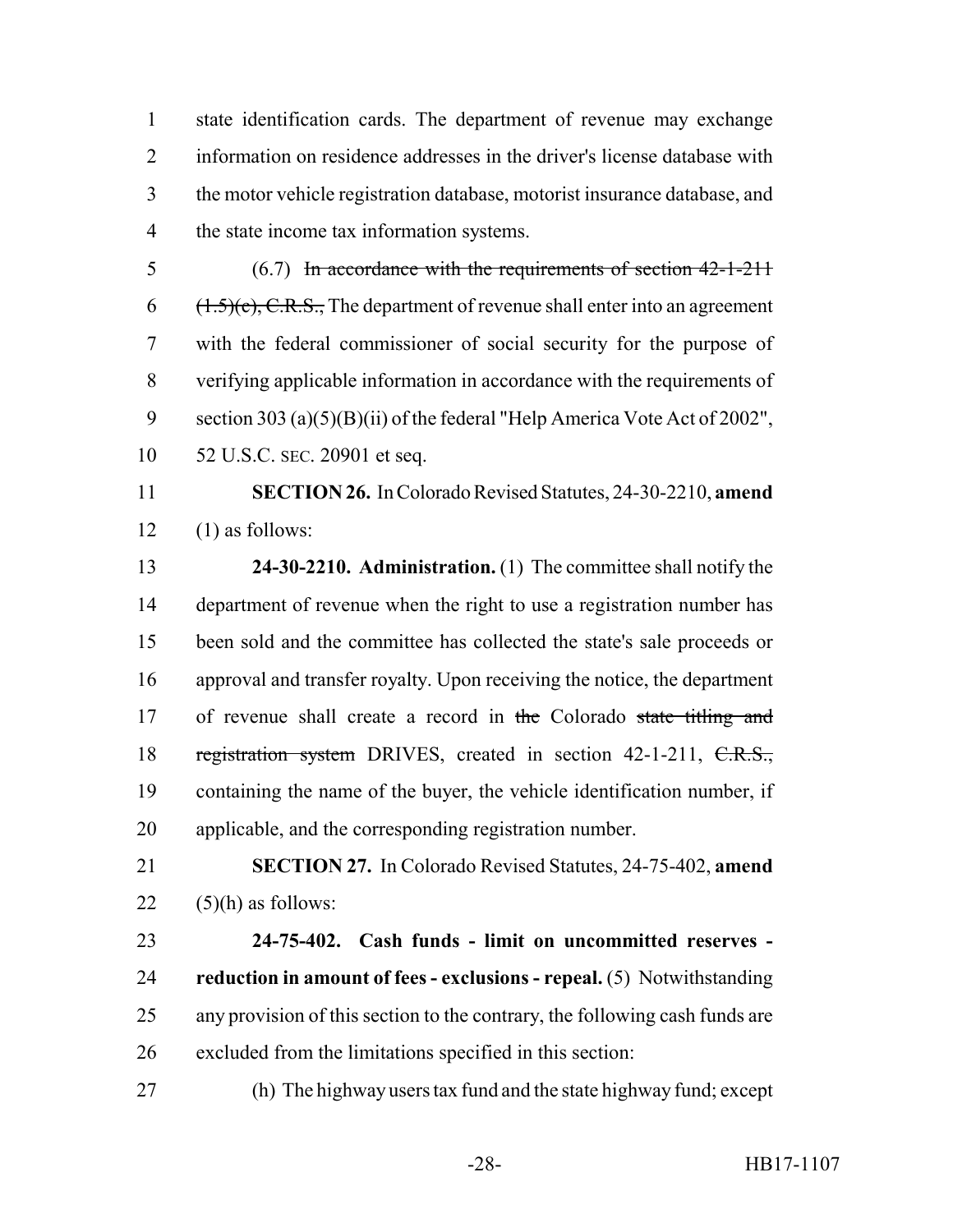that the emergency medical services account created in section 2 25-3.5-603, C.R.S., the Colorado state titling and registration DRIVES 3 VEHICLE SERVICES account created in section 42-1-211 (2), C.R.S., and 4 the AIR account created in section  $42-3-304$  (18)(a)  $C.R.S.,$  included in 5 the highway users tax fund shall be subject to the provisions of this section;

## **SECTION 28.** In Colorado Revised Statutes, 43-4-207, **amend** (2)(e) as follows:

 **43-4-207. County allocation.** (2) (e) The county clerk and 10 recorder AUTHORIZED AGENT, AS DEFINED IN SECTION 42-1-102, in each county shall certify to the department of revenue the number of motor vehicle licenses issued during the preceding calendar year to persons residing within the limits of a county and whether or not such persons reside in cities, incorporated towns, or in unincorporated portions of the county. Upon receipt of the CERTIFIED information, certified by the 16 respective county clerk and recorders, the department of revenue shall tabulate the total number of all motor vehicle licenses issued during the preceding calendar year to persons residing within the limits of the respective counties in the entire state and within the limits of each city or incorporated town within the respective counties. The department of revenue shall then determine the percentage that the rural motor vehicle registration in each county bears to the total rural motor vehicle registration in the entire state and shall then determine the percentage that the countywide motor vehicle registration in each county bears to the total countywide rural and urban motor vehicle registration in the entire state. On or before May 1 of each year, the department of revenue shall certify 27 to the state treasurer the percentage of motor vehicle registration for each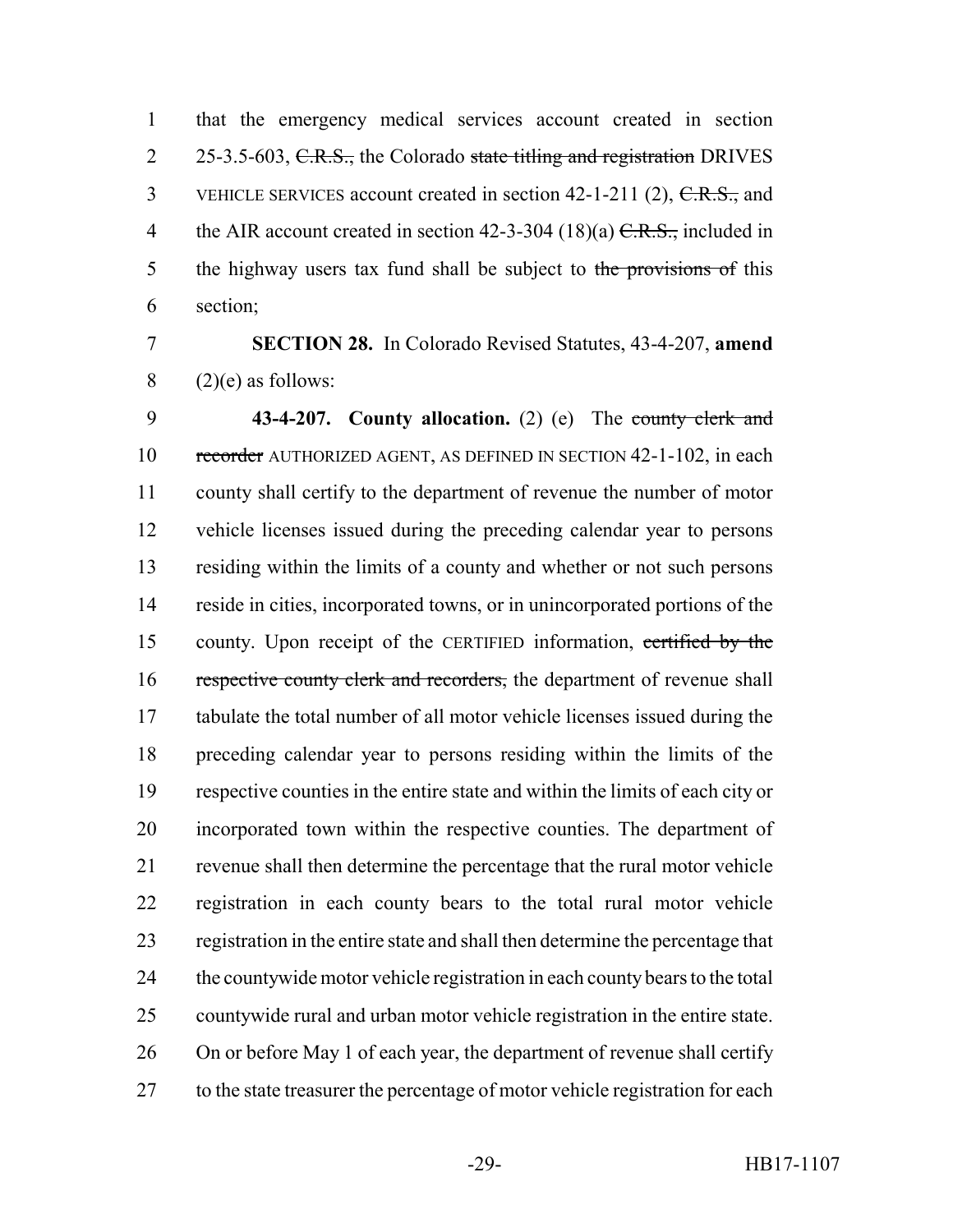1 county as provided in this paragraph (e) SUBSECTION  $(2)(e)$ .

2 **SECTION 29.** In Colorado Revised Statutes, 43-4-208, **repeal** (4) 3 as follows:

4 **43-4-208. Municipal allocation.** (4) The county clerk and 5 recorder in each county shall certify to the department of revenue the 6 number of motor vehicle licenses issued during the preceding calendar 7 year to persons residing within the limits of each city and incorporated 8 town within the county. Upon receipt of this information certified by the 9 respective county clerks and recorders, the department of revenue shall 10 tabulate the total number of all motor vehicle licenses issued during the 11 preceding calendar year to persons residing within the limits of the 12 respective cities and incorporated towns in the entire state. The 13 department of revenue shall apply the factor provided in subsection  $(2)(a)$ 14 of this section by registration groupings to the urban motor vehicle 15 registration of each city and incorporated town to determine an adjusted 16 urban motor vehicle registration and shall then determine the percentage 17 that the urban motor vehicle registration in each city and incorporated 18 town bears to the total adjusted urban motor vehicle registration in the 19 entire state. On or before May 1 of each year, the department of revenue 20 shall certify to the state treasurer the percentage of adjusted urban motor 21 vehicle registration for each city and incorporated town as provided in 22 this subsection  $(4)$ .

23 **SECTION 30.** In Colorado Revised Statutes, 43-4-506, **amend** 24  $(1)(k)$  as follows:

25 **43-4-506. Powers of the authority - inclusion or exclusion of** 26 **property - determination of public highway alignment.** (1) In addition 27 to any other powers granted to the authority pursuant to this part 5, the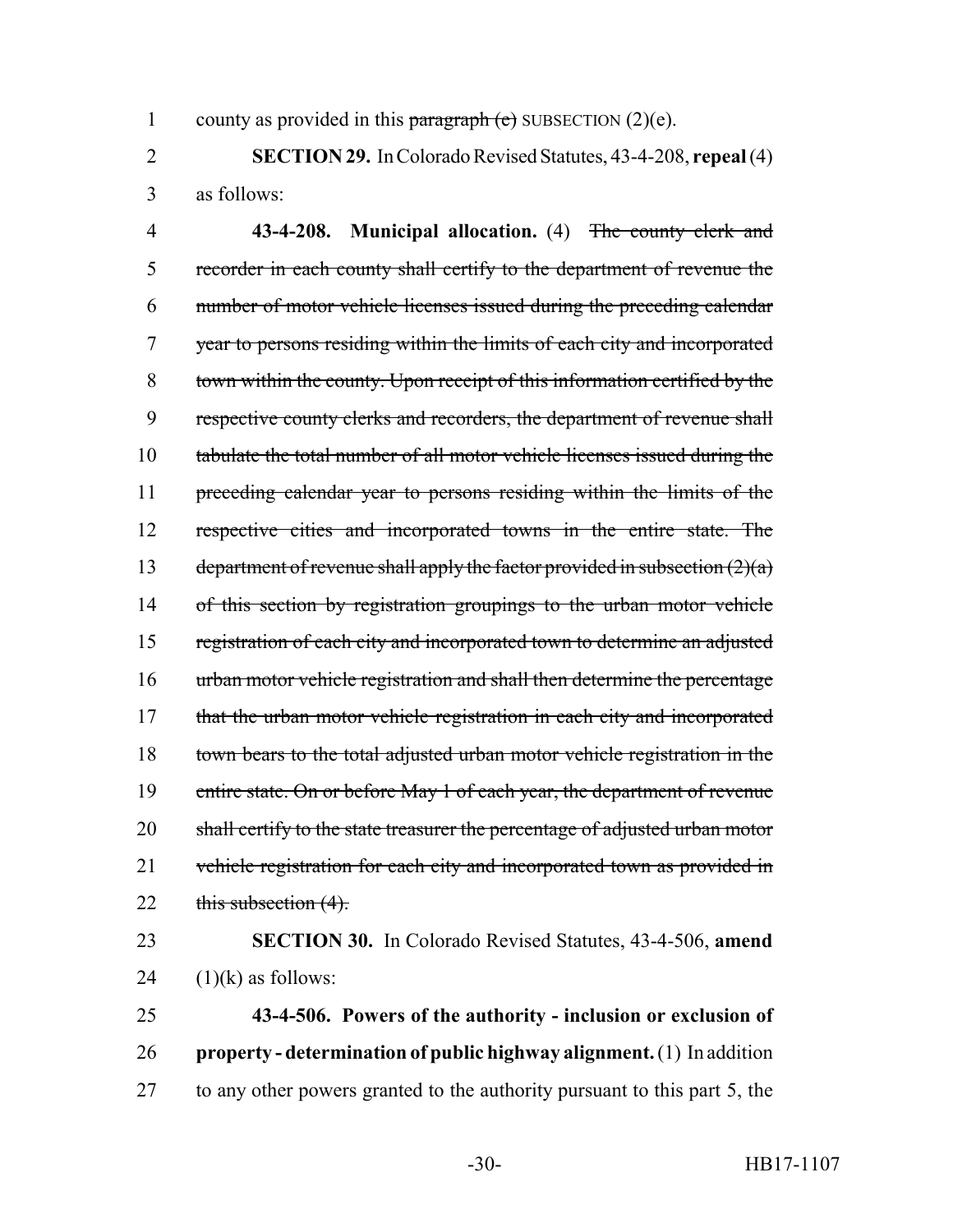authority has the following powers:

 (k) To impose an annual motor vehicle registration fee of not 3 more than ten dollars for each motor vehicle registered with the county 4 clerk and recorder AUTHORIZED AGENT, AS DEFINED IN SECTION 42-1-102, of the county by persons residing in all or any designated portion of the 6 members of the combination. Such THE registration fee shall be IS in addition to any fee or tax imposed by the state or any other governmental unit. If a motor vehicle is registered in a county which is a member of more than one authority, the total of all fees imposed pursuant to this 10 paragraph  $(k)$  SUBSECTION  $(1)(k)$  for any such motor vehicle shall not 11 exceed ten dollars. Such THE AUTHORIZED AGENT SHALL COLLECT THE fee 12 shall be collected by the county clerk and recorder of the county in which 13 the registration fee is imposed and remitted AND REMIT THE FEE to the 14 authority. The authority shall apply such THE registration fees solely to the financing, construction, operation, or maintenance of public highways.

 **SECTION 31.** In Colorado Revised Statutes, 43-4-605, **amend** (1)(i) as follows:

 **43-4-605. Powers of the authority - inclusion or exclusion of property - determination of regional transportation system alignment - fund created - repeal.** (1) In addition to any other powers granted to the authority pursuant to this part 6, the authority has the following powers:

 (i) To impose an annual motor vehicle registration fee of not more 25 than ten dollars for each motor vehicle registered with the county clerk 26 and recorder AUTHORIZED AGENT, AS DEFINED IN SECTION 42-1-102, of the county by persons residing in all or any designated portion of the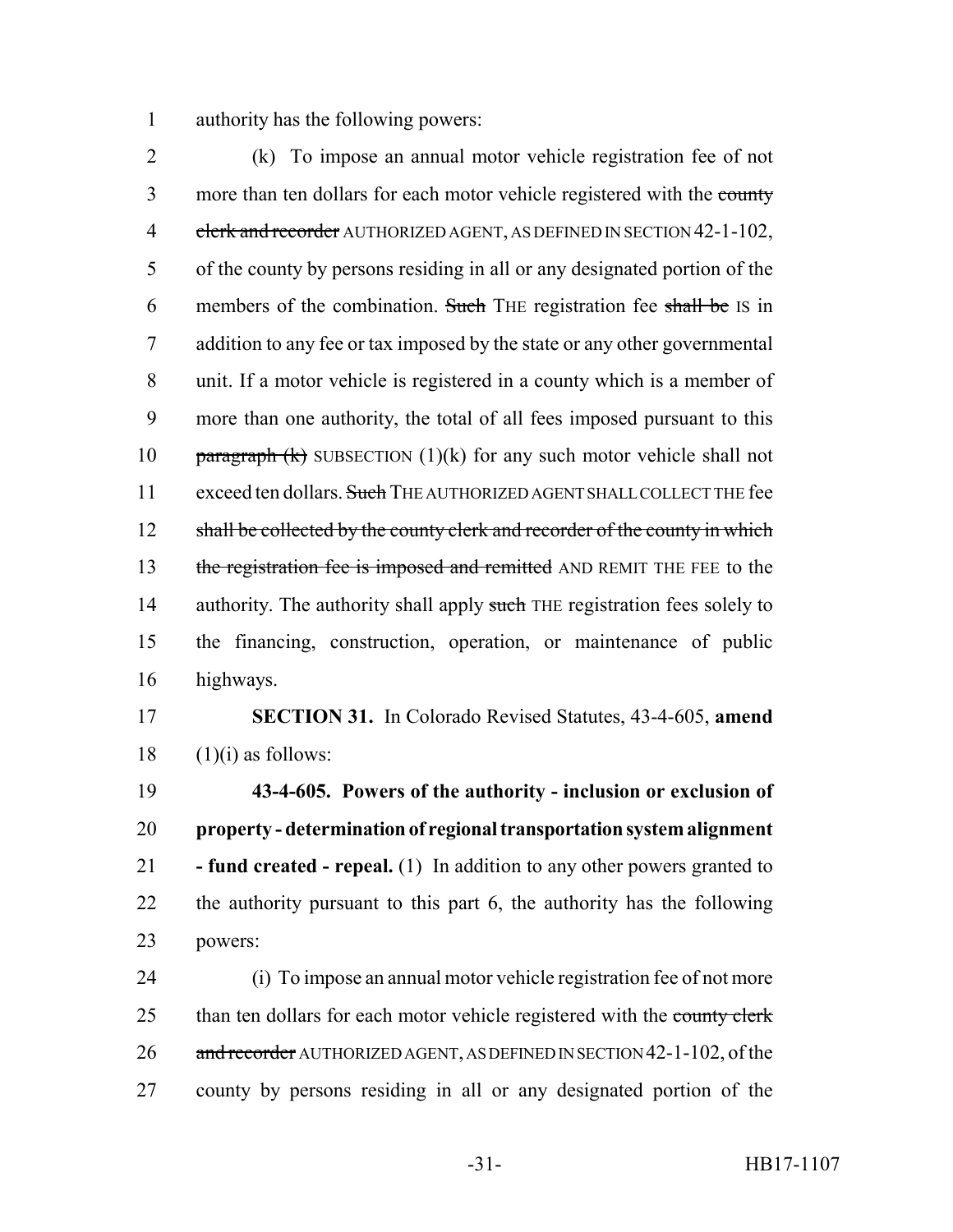members of the combination; except that the authority shall not impose a motor registration fee with respect to motor vehicles registered to persons residing outside the boundaries of the authority and within the boundaries of a municipality as the boundaries of the municipality exist on the date the authority is created without the consent of the governing body of the municipality or outside the boundaries of the authority and within the unincorporated boundaries of a county as the unincorporated boundaries of the county exist on the date the authority is created without the consent of the governing body of the county. The registration fee is in addition to any fee or tax imposed by the state or any other governmental unit. If a motor vehicle is registered in a county that is a member of more than one authority, the total of all fees imposed pursuant 13 to this paragraph  $(i)$  SUBSECTION  $(1)(i)$  for any such motor vehicle shall 14 not exceed ten dollars. The county clerk and recorder AUTHORIZED AGENT of the county in which the registration fee is imposed shall collect the fee and remit the fee to the authority. The authority shall apply the registration fees solely to the financing, construction, operation, or maintenance of regional transportation systems that are consistent with the expenditures specified in section 18 of article X of the state constitution.

 **SECTION 32.** In Colorado Revised Statutes, 42-6-102, **amend** (6) as follows:

 **42-6-102. Definitions.** As used in this part 1, unless the context otherwise requires:

 (6) "File" means the creation of or addition to an electronic record maintained for a certificate of title by the director or an authorized agent. of the director, as defined in section 42-6-105.